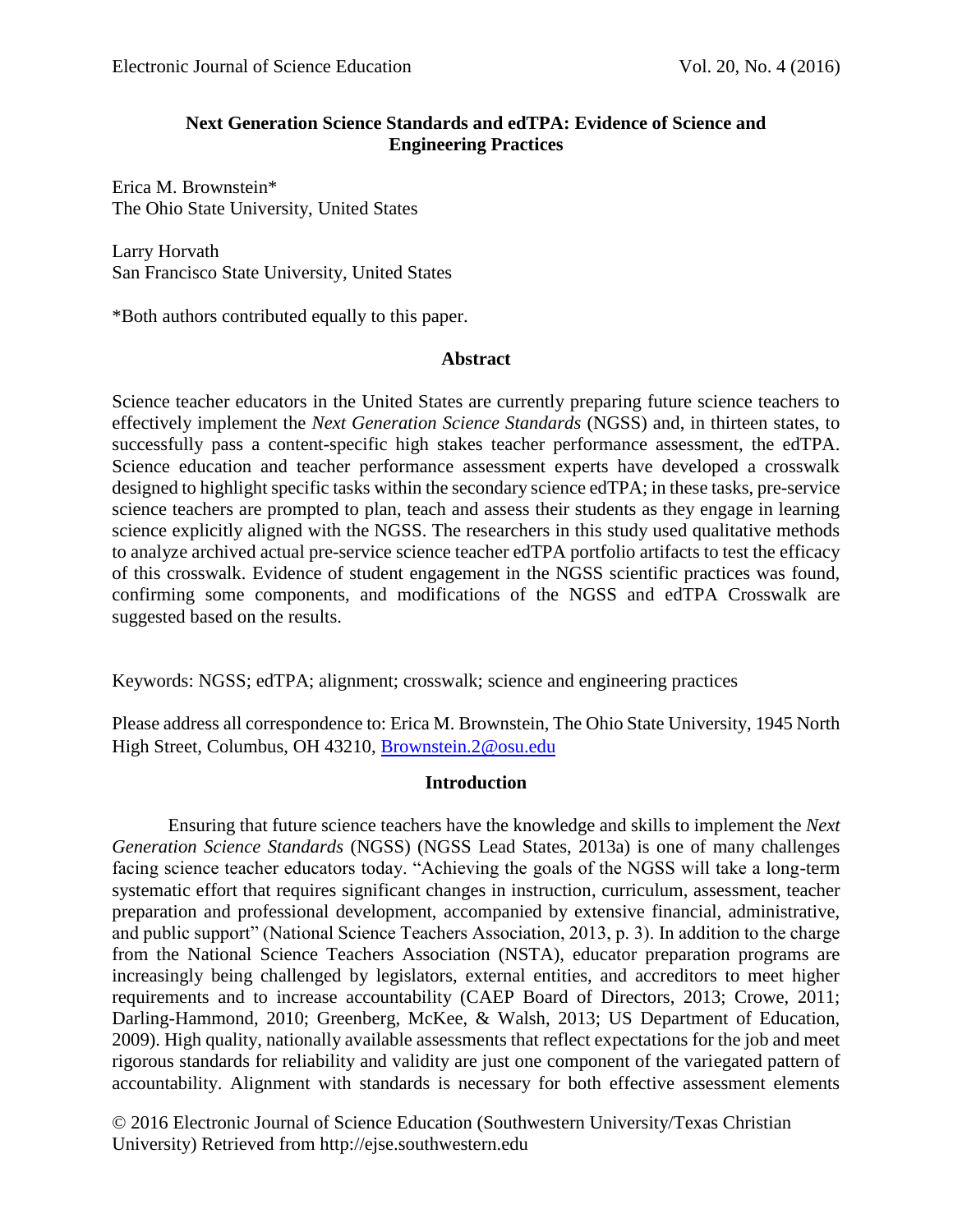(Webb, Herman, & Webb, 2007) and effective teacher evaluation systems (Heneman & Milanowski, 2003). In January 2015, a crosswalk with a supporting evidence document was developed to display the intersection between a nationally available teacher performance assessment, the edTPA, and the science and engineering practices in the NGSS. (Brownstein, Stansbury, Whittaker, & Horvath, 2015). The initial NGSS and edTPA Crosswalk describes the extent to which edTPA explicitly prompts or provides opportunities for candidates to demonstrate teaching that reveals, supports, or develops NGSS practices.

We asked the following question: does edTPA commentary provide evidence of NGSS scientific and engineering practices? For our inquiry, we analyzed edTPA planning, instruction, and assessment practice commentaries written by preservice science teachers for evidence of NGSS scientific and engineering practices. These commentaries are candidate reflections in response to edTPA prompts. An evidence-based understanding of the content linkages between NGSS scientific and engineering practices and edTPA commentaries may help prospective teachers prepare to implement the NGSS in K-12 settings. If science teacher educators understand which NGSS science and engineering practices are evidenced in the written commentaries, this understanding can be used to inform preservice science teacher curricular decisions. For example, the crosswalk may indicate specific NGSS topical areas that need to be addressed at another point in the preparation program or during a new teacher's induction years. For clarity, we will provide a brief explanation of the science and engineering practices in the NGSS (NGSS Lead States, 2013b), edTPA's design, and the initial NGSS and edTPA Crosswalk (Brownstein et al., 2015). Subsequent sections of the article describe the qualitative, constant comparative methodology; the results of the commentary content linkage analysis; a discussion of the interpreted results in relation to existing literature; and the implications for science teacher educators and the teacher education profession.

#### **Literature Review**

### **The Next Generation Science Standards (NGSS)**

The NGSS (NGSS Lead States, 2013a) are the current K-12 national performance-based science standards recommended for adoption by individual states. Developed with input from states and various stakeholders, including scientists, science educators, and education researchers, these standards build on the foundational work of the Framework for K-12 Science Education for the teaching and learning of science in the United States (NGSS Lead States, 2013a). Under the NGSS, students are expected to develop an integrated understanding of science that incorporates knowledge of specific scientific phenomena and the use of science and engineering practices to develop this knowledge (Carpenter, Iveland, Moon, & Bianchini, 2015). Students are also required to make connections, strengthening their knowledge through the use of crosscutting concepts such as cause and effect, structure and function, and energy and matter (Duschl, 2012). To fully realize the promise of the NGSS, a fundamental shift in how students engage in learning science is required (Duschl, 2012; National Research Council, 2011; Penuel, Harris, & DeBarger, 2015; Roseman, Fortus, Krajcik, & Reiser, 2015).

According to the National Science Teachers Association (2013),

One of the most significant shifts of the NGSS is the recommendation that students engage in science learning at the nexus of three dimensions: science and engineering practices,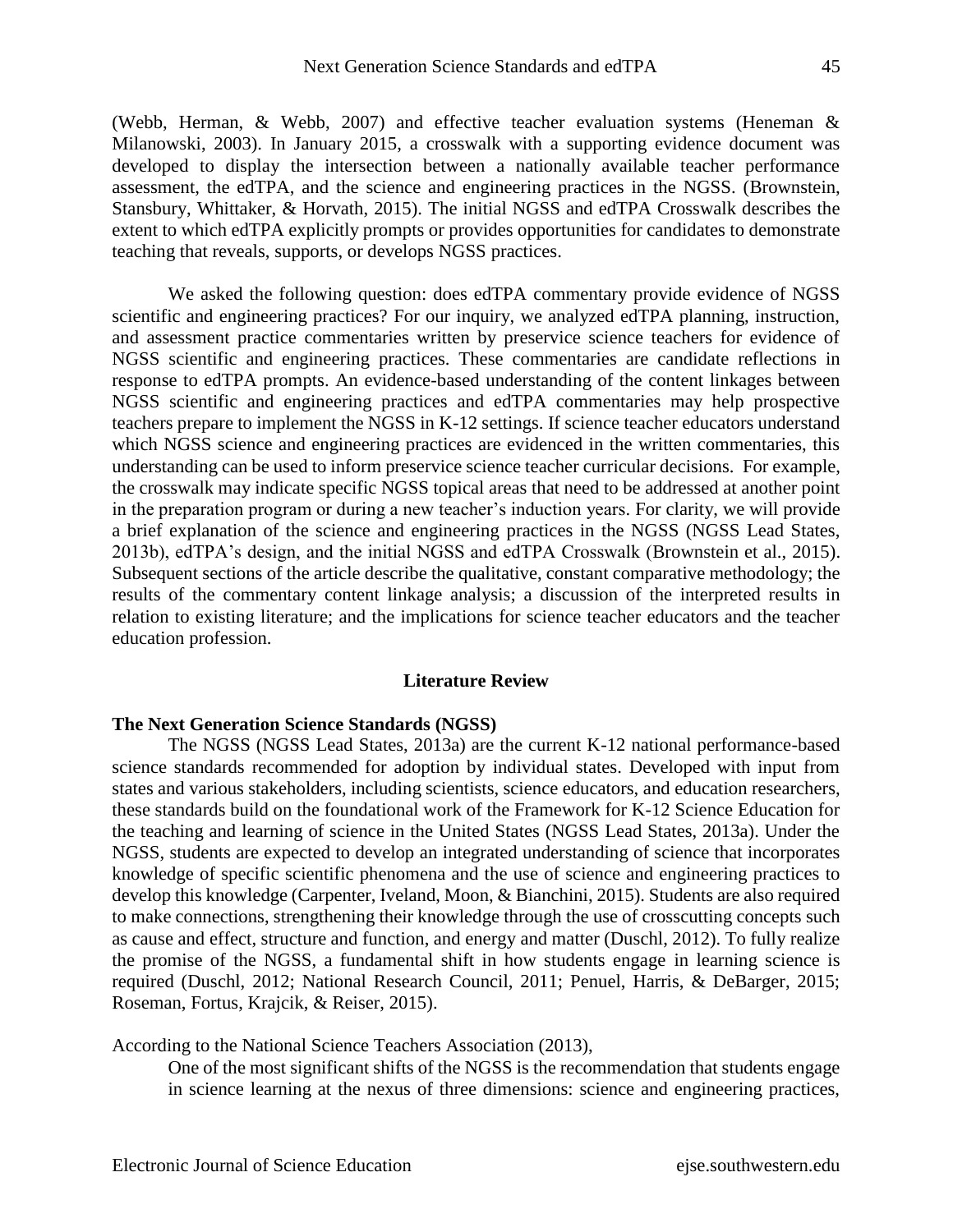crosscutting concepts, and disciplinary core ideas. Because many current state and district standards address these dimensions separately, it will take a considerable effort to embrace this new vision in the implementation of the NGSS, including instruction, curriculum, assessment, and teacher preparation and professional development (p. 2).

Additionally, the NGSS were developed to demonstrate proficiency in science by establishing performance expectations and assessment recommendations (NGSS Lead States, 2013c). In essence, the NGSS challenges science educators to design and implement curricula with attention to "how science and engineering is practiced in the real world" (NGSS Lead States, 2013c, p. 1). It is imperative that science teacher educators develop mechanisms to support both pre-service and in-service teachers in engaging K-12 students in the science and engineering practices as a required component of the NGSS (National Research Council, 2011; Penuel et al., 2015; Wilson, 2013).

The NGSS identifies eight science and engineering practices, which we refer to collectively as practices. The NGSS practices (NGSS Lead States, 2013b) are as follows:

- 1. Asking questions and identifying problems
- 2. Developing and using models
- 3. Planning and carrying out investigations
- 4. Analyzing and interpreting data
- 5. Using mathematics and computational thinking
- 6. Constructing explanations and designing solutions
- 7. Engaging in argument from evidence
- 8. Obtaining, evaluating, and communicating information

In NGSS Appendix F, each practice includes specific grade band competencies. In the example below, analyzing and interpreting data is identified in 9-12th grade classrooms through evidence of the following competencies:

- "Analyzing data in 9–12 builds on K–8 experiences and progresses to introducing more detailed statistical analysis, the comparison of data sets for consistency, and the use of models to generate and analyze data. Analyze data using tools, technologies, and/or models (e.g., computational, mathematical) in order to make valid and reliable scientific claims or determine an optimal design solution.
- Apply concepts of statistics and probability (including determining function fits to data, slope, intercept, and correlation coefficient for linear fits) to scientific and engineering questions and problems, using digital tools when feasible.
- Consider limitations of data analysis (e.g., measurement error, sample selection) when analyzing and interpreting data. Compare and contrast various types of data sets (e.g., selfgenerated, archival) to examine consistency of measurements and observations.
- Evaluate the impact of new data on a working explanation and/or model of a proposed process or system.
- Analyze data to identify design features or characteristics of the components of a proposed process or system to optimize it relative to criteria for success" (NGSS Lead States, 2013b p. 9)

As stated in Appendix F of the *Next Generation Science Standards*, "The eight practices are not separate; they intentionally overlap and interconnect. . . Just as it is important for students to carry out each of the individual practices, it is important for them to see the connections among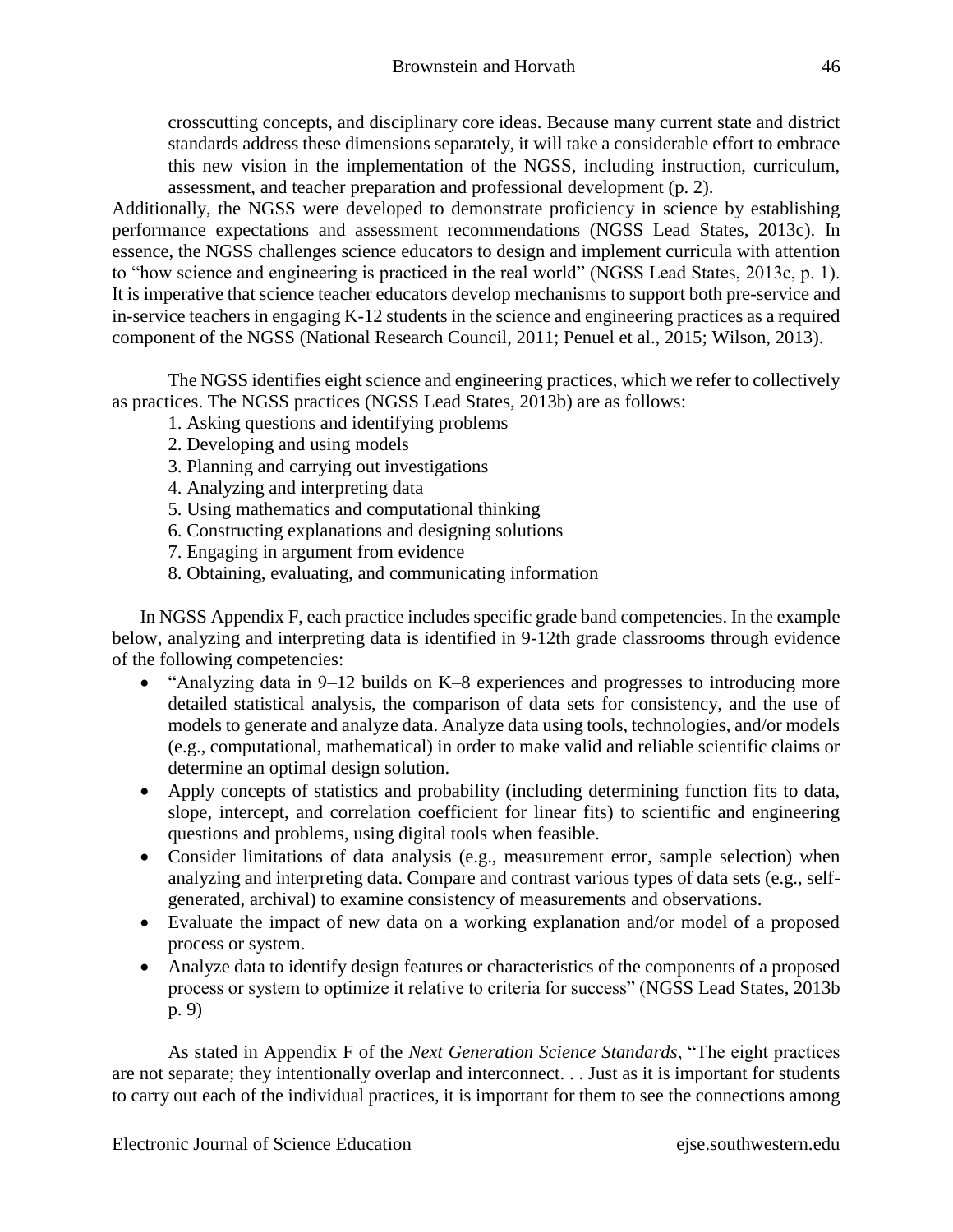the eight practices" (NGSS Lead States, 2013b, p.  $3$ )<sup>1</sup>. Recognizing the overlap and the interconnectedness of the science and engineering practices within effective science teaching, the developers of the science edTPA handbooks (with input from one of the authors) strategically chose to incorporate multiple practices into the requirement for completing and passing this nationally available teacher performance assessment (Stanford Center for Assessment, 2014).

## **edTPA**

Developed by experienced educators and the Stanford Center for Assessment, Learning and Equity (SCALE), edTPA is a nationally recognized high stakes performance assessment designed to assess preservice teachers' readiness to teach; it has been evaluated to be valid and reliable (Pecheone, Shear, Whittaker, & Darling-Hammond, 2013; Sato, 2014; Stillman, Ragusa, & Whittaker, 2015). Through its widespread adoption, edTPA supports the professionalization of teaching by creating a recognized standard for clinical preparation that mirrors standards for other professional fields such as engineering, medicine, or accounting (Darling-Hammond, 2010). edTPA assesses developing pedagogical content knowledge (PCK) with explicit attention to student context, and consists of three interrelated tasks: planning, instruction, and assessment (Pecheone et al., 2013; Stillman et al., 2015). Completed during student teaching, edTPA requires the teaching-credential candidate to produce a portfolio with evidence-based reflective commentaries focused on three to five consecutive hours of teaching. To complete a secondary science edTPA, preservice science teachers must, from prompts, produce a set of reflective commentaries that describe their instructional context as they address, analyze and justify three specific aspects of their teaching: planning of the learning segment, engaging students in learning, and assessing student learning. The required supporting evidence is composed of video clips of classroom interactions during the learning segment, student work samples from the assessment analysis, instructional materials, and lesson plans. Once submitted, an edTPA portfolio is scored across 15 rubrics by a trained and calibrated scorer who has validated teaching experience and expertise in the grade level and content area of the subject edTPA (Adkins, Spesia, & Snakenborg, 2015; Pecheone et al., 2013).

The secondary and middle school science edTPA handbooks were written by SCALE with input from science educators and assessment experts (Stanford Center for Assessment, 2014). The edTPA secondary school science design team intentionally integrated some NGSS science and engineering practices into the rubrics and prompts to support pre-service teacher candidates in engaging their students in learning science with specific attention to the NGSS (Pecheone et al., 2013; Stillman et al., 2015). The crosscutting concepts and disciplinary core ideas may also be evidenced in edTPA portfolios as components of the school/classroom curriculum. By necessity, the implementation of the cross-cutting concepts and disciplinary core ideas will vary widely from one teaching context to the next (by grade level and course).

## **Next Generation Science Standards (NGSS) and edTPA Crosswalk**

"For a system to work . . . its elements must be aligned. . . (I)f classroom teaching and learning activities are to help students attain the standards, they too must be aligned with the standards" (Herman & Webb, 2007, p. 3). Therefore, understanding how a nationally implemented preservice teacher assessment (edTPA) is linked to the NGSS may help guide science educators

 $\overline{\phantom{a}}$ 

<sup>1</sup> For a complete description of the eight science and engineering practices, see *NGSS* Appendix F (NGSS Lead States, 2013b).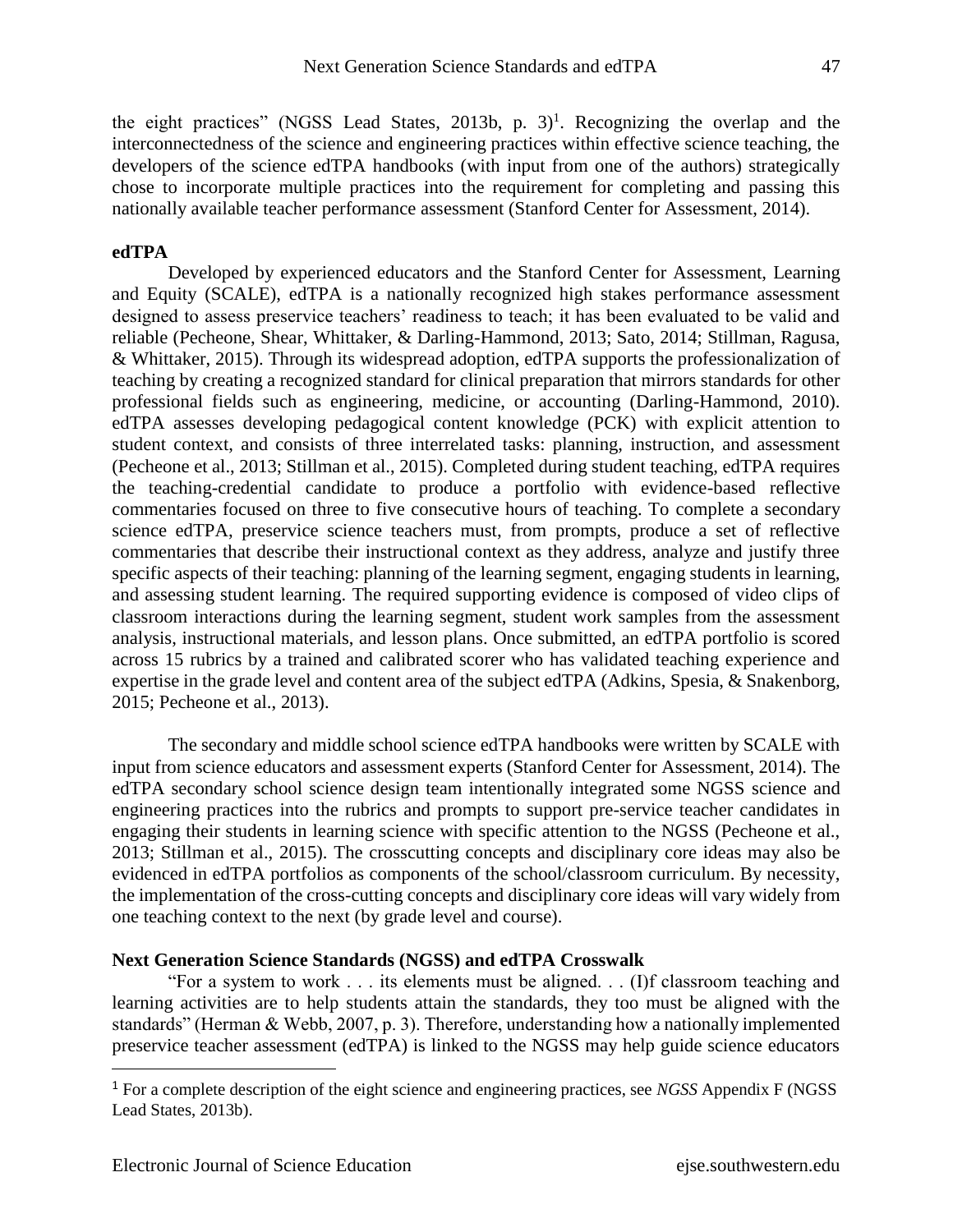in their preservice preparation programs. A crosswalk differs from an alignment chart. Alignment indicates a straight line between the assessment and the standards (Baker, 2004). In this case, edTPA is designed to evaluate authentic teaching practices and not NGSS practices. Therefore, true alignment is not an attainable or an appropriate goal. Instead, a crosswalk can be used to describe the intersections between the assessment and the standards. These linkages may be used to inform science educators of how edTPA can support the integration of NGSS practices within a K-12 experience.

The NGSS and edTPA Crosswalk (Brownstein et al., 2015) was developed using an expert review methodology and inter-rater agreement (Webb et al., 2007). Two science teacher educators and two assessment and evaluation experts engaged in a content validation process to judge the extent to which the rubrics and/or prompts provide opportunities for candidates to demonstrate the NGSS practices (Beck, 2007; Martone & Sireci, 2009). These potential edTPA/NGSS content linkages were found in five of the eight scientific practices (see Appendix A). A complete version of the crosswalk includes the edTPA rubrics and/or the prompt language with potential content linkage to the NGSS practice (see [https://secure.aacte.org\)](https://secure.aacte.org/).

## **Methodology**

#### **Sample**

In this research, content linkage requires more than an analysis of the assessment against the standards. It is not only evidenced through an analysis of the edTPA prompts and rubrics but also cross-checked with actual preservice teachers' edTPA commentary to provide a detailed and accurate picture of the intersections with the NGSS science and engineering practices. We analyzed the commentaries from nationally scored secondary science edTPA portfolios for all preservice science teacher candidates who completed a single subject credential program at a large western public urban university in the spring of 2014. The ten credential candidates, six women and four men, ranged in age from to 25 to 48, and all possessed a bachelor's degree in a science content area prior to beginning the program. Three of the ten candidates entered the program immediately after completing their baccalaureate degree. Year-long clinical placements were in a large urban area at nine high schools and one middle school. Candidates were placed in an urban setting for 90 hours of clinical experience in the fall term and student teaching in the spring semester. Although all schools were urban, there were wide variations in their demographics, including small to large student populations, low to moderate socioeconomic status, diverse social cultures, and academic climate. By the time they submitted their edTPA portfolios, the preservice science teachers had completed ten weeks of the student teaching experience in the same classroom where they completed their initial clinical experience in the fall term. The submitted portfolios included biology, chemistry, and physics (see Table 1).

Candidates had also completed one and a half semesters of required credential coursework while being enrolled in a two semester credential program. For spring 2014, the state mandated that each credential candidate must pass the edTPA with a score of 41 as a requirement for successful program completion and the award of a valid preliminary single subject science credential (California Commission on Teacher Credentialing, 2014).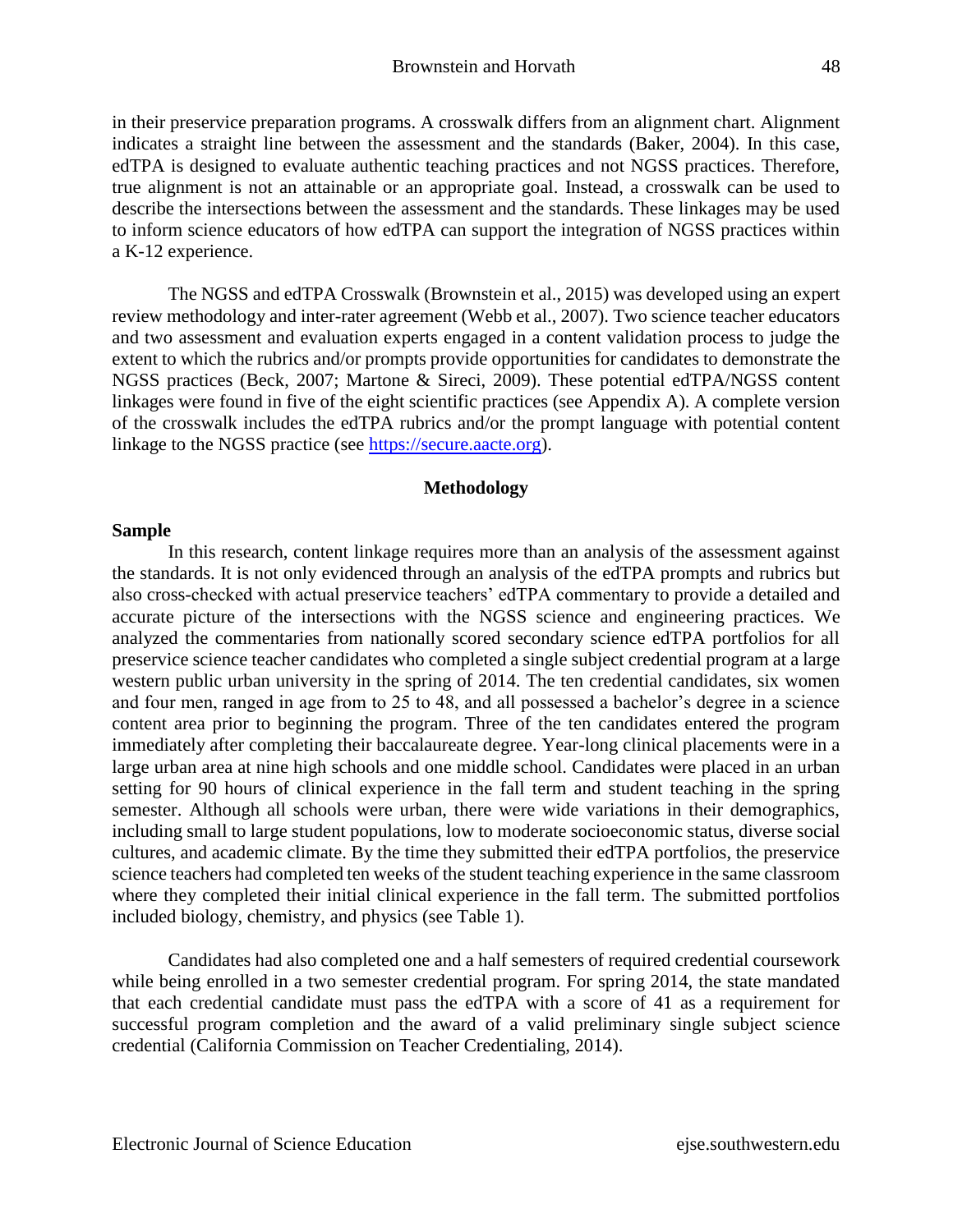| edTPA Portfolio | <b>Portfolio Discipline</b> | <b>Grade Level</b> |
|-----------------|-----------------------------|--------------------|
| Port. $#1$      | <b>Physics</b>              | <b>High School</b> |
| Port. #2        | <b>Biology</b>              | Middle School      |
| Port. $#3$      | <b>Biology</b>              | <b>High School</b> |
| Port. #4        | Chemistry                   | <b>High School</b> |
| Port. #5        | <b>Biology</b>              | <b>High School</b> |
| Port. #6        | Chemistry                   | <b>High School</b> |
| Port. #7        | <b>Biology</b>              | <b>High School</b> |
| Port. #8        | <b>Biology</b>              | <b>High School</b> |
| Port. #9        | <b>Biology</b>              | <b>High School</b> |
| Port. #10       | <b>Biology</b>              | <b>High School</b> |

Table 1 Science disc. for each portfolio

## **Data Collection**

All edTPA portfolios were submitted to be scored, and then archived, through the electronic platform, Taskstream. The researchers obtained the required permissions and the 10 edTPA portfolios were released by the program's edTPA coordinator.

After data analysis was complete, scores and summarized demographic data were available to the researchers. Results ranged from 39 to 52 (out of 75, based on 15 rubrics, each with a fivepoint scale), where each score was reported as a total across all fifteen rubrics. The campus from which the portfolios were drawn was in the process of transitioning from the Performance Assessment for California Teachers (PACT) (Pecheone & Chung, 2006) to edTPA.

The portfolio submitted by candidates includes responses to prompts in each of the three tasks (planning, instruction, and assessment) as well as supporting evidence of lesson plans, videos of lessons, and example student work (Pecheone et al., 2013). For this research, we analyzed candidate commentary from the three tasks. Because candidates submit lesson plans in a format of their own choosing, the lesson plans may not necessarily speak to what is understood by the prospective teacher nor consistently reflect what occurs in the classroom (Beck, 2007). Additionally, the official scorers use submitted lesson plans and videos as supporting evidence for candidate commentaries. Therefore, we chose not to code submitted lesson plans. Candidates document their teaching during the learning segment by submitting up to two video clips that span no more than 20 minutes. The submitted clips are selected by candidates to use as evidence of their ability to analyze, through prompted written commentaries, how they have engaged their students in learning. When the edTPA is scored for consequential purposes, video recordings provide supporting evidence for how the candidate engages with K-12 students. The submitted examples of student work are selected by the candidate to demonstrate the range of student work and are used to support their reflective commentaries. In this study, we focused on the candidate's ability to apply NGSS practices as evidenced in his or her writing about and reflecting on his/her teaching. Therefore, in choosing to use candidate commentaries to guide our inquiry, we acknowledge that the identification of evidence for any of the eight practices is limited to what candidates write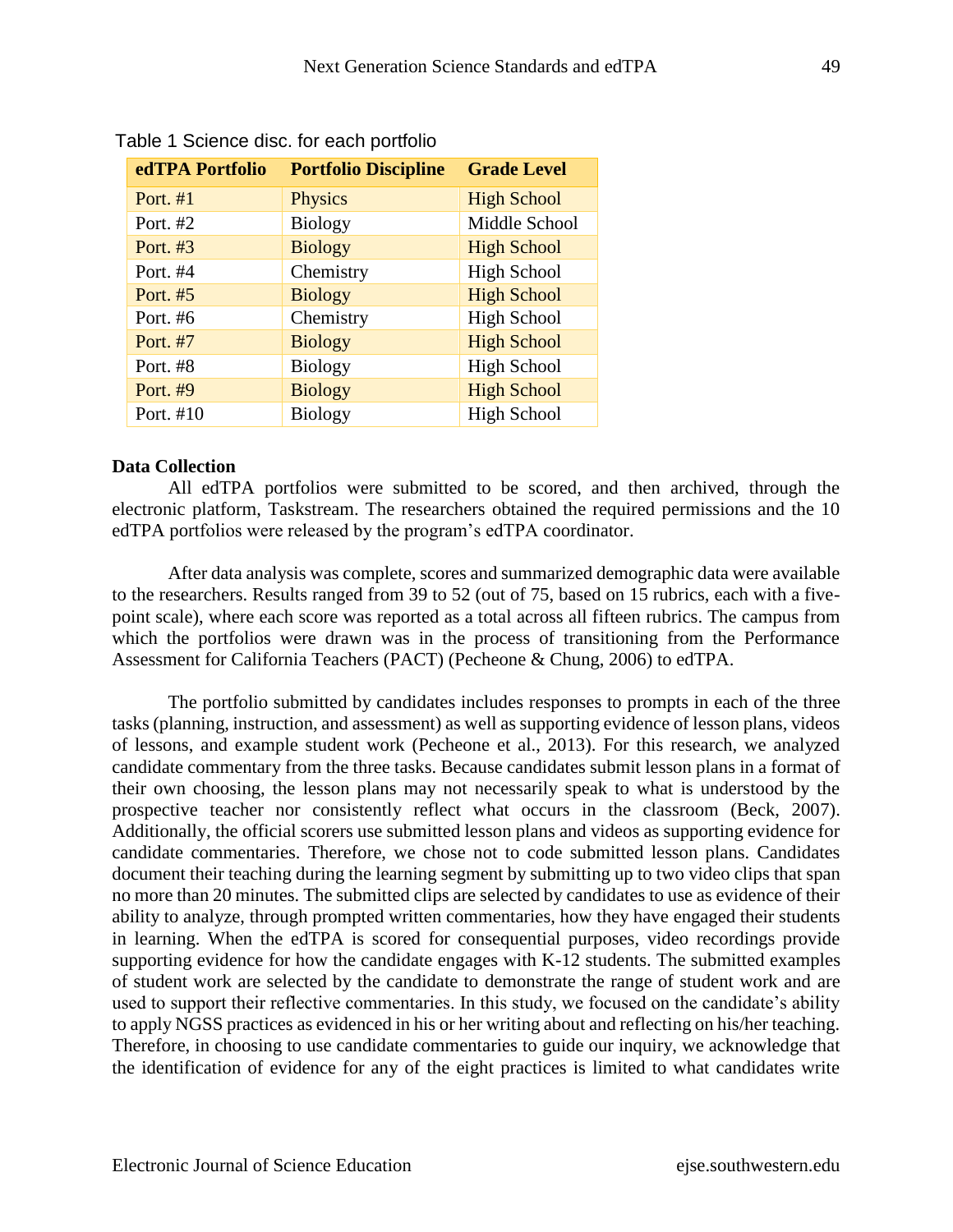about or analyze in their teaching rather than what they might actually enact as identified by an objective expert observer.

# **Coding Scheme and Reliability**

Our study followed the protocols for qualitative research outlined in Merriam (2009) and Denzin and Lincoln (2011). Inductive qualitative content methods were used for all data analyses (Denzin & Lincoln, 2011; Merriam, 2009). The categories for coding were drawn from the descriptions for each of the eight scientific and engineering practices found in Appendix F of the NGSS (2013b). For each category (science and engineering practice), the grade 6-8 competencies were used for the middle school portfolio, and the grade 9-12 competencies were used for the high school portfolios. For the remainder of the paper, we will refer to each category as one of the eight science and engineering practices. For each specific science and engineering practice, narrative passages from the candidates' reflective commentaries were coded.

Capturing both manifest and latent meaning of the content (Cho  $\&$  Lee, 2014), coding indicated if the preservice teacher planned to engage students in that practice, actually did engage students in that practice, or reflected on missed opportunities to support student engagement in that practice. We utilized a qualitative content analysis by applying a deductive version of the constant comparative method to obtain accurate evidence in all eight coded practices (Cho & Lee, 2014; Fram, 2013). The outcomes were intact text with indexing themes (Gläser & Laudel, 2013). Data analysis is limited to the NGSS practices categories and understanding themes, or links, from those categories (Graneheim & Lundman, 2004).

For coding of the commentaries to the practices, Glaser and Strauss' constant comparison methodology, comparing and contrasting consistent coding instances within the data (1967) while constantly checking for inter-coder agreement between the researchers (Schilling, 2006). Descriptions from the practices matrix in NGSS Appendix F were used to determine if the commentary reflected the quality of that particular practice. For a passage to be coded as evidence of a practice, the commentary needed to address the breadth, depth, and challenge of one bullet point within the grade band of the practice matrix. It was not sufficient to reference a practice without an elaboration of the application of said practice and an integration of the learning of science. Examples of commentary-edTPA coded content linkages are included in Table 2. In each example, the students or prospective teachers are actively engaged (either in the classroom or through writing) in an NGSS practice. In a coded portfolio, the student teacher may be working to make sense of the practice and to understand how it plays out in the classroom. For example, portfolio #8 in Table 2 has a passage coded as analyzing and interpreting data. The central concept is, "How are new species formed?" (portfolio #8, planning commentary). During this portion of the lesson, students are using the science practice to learn the science. In contrast, in portfolio #1, students keep a log of their work building a musical instrument and "use physics vocabulary from the waves unit to explain the scientific phenomena behind music and building a musical instrument" (portfolio #1, planning commentary). However, in the commentary, there was little evidence of physics in the logs. Therefore, while there were components of the lesson where the learning of science was integrated with a science practice, this particular component, the log, was not coded as an example of a P-12 student engaging in a practice.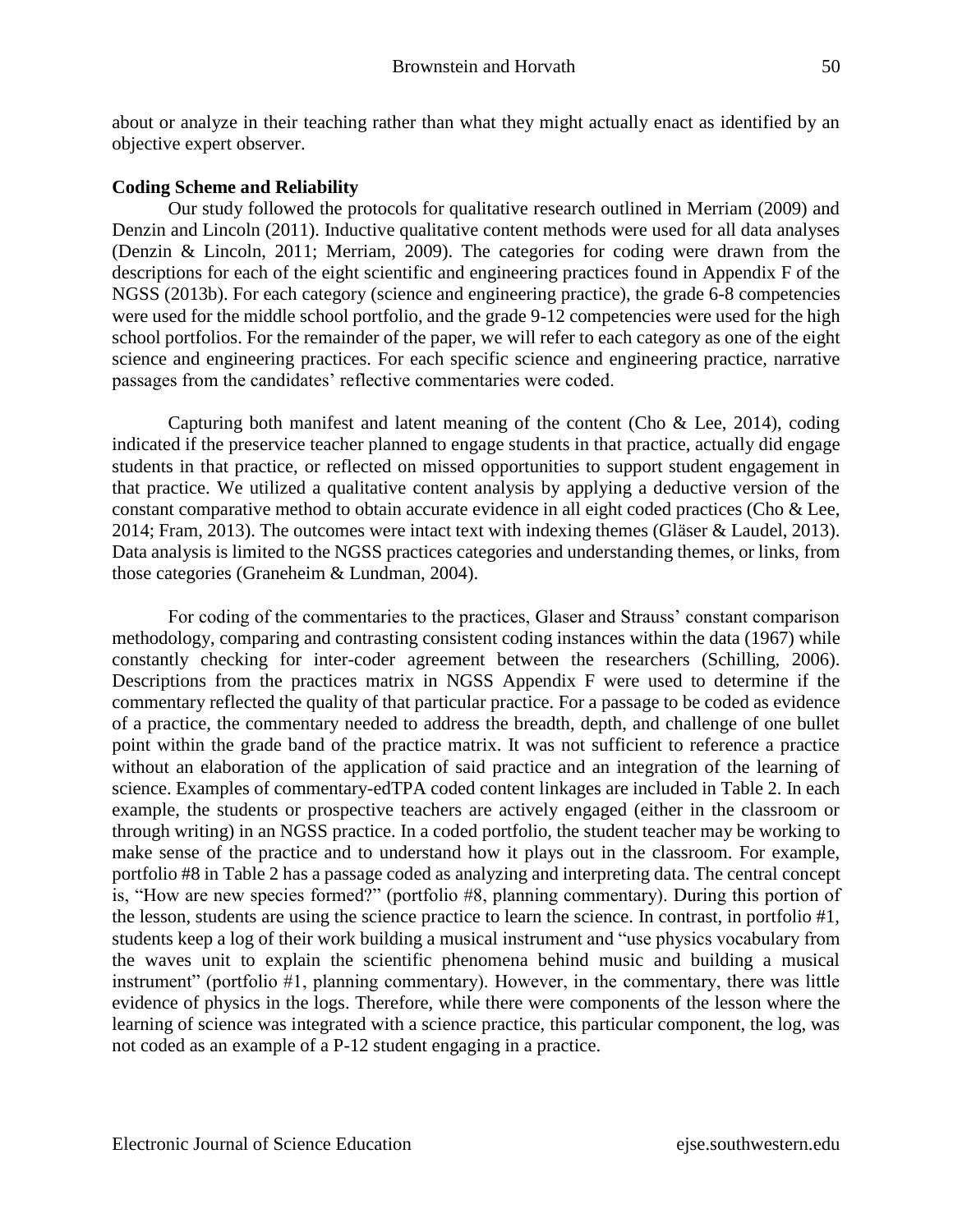|                  | <b>Commentary Example #1</b>                                                                                                                                                                                                                                                                                                                                                                                                                                                                                                                                                                                                                                                                                                                                                                                          | Words from NGSS practices<br>matrices                                                                                                                                                     |
|------------------|-----------------------------------------------------------------------------------------------------------------------------------------------------------------------------------------------------------------------------------------------------------------------------------------------------------------------------------------------------------------------------------------------------------------------------------------------------------------------------------------------------------------------------------------------------------------------------------------------------------------------------------------------------------------------------------------------------------------------------------------------------------------------------------------------------------------------|-------------------------------------------------------------------------------------------------------------------------------------------------------------------------------------------|
| <b>NGSS</b>      | <b>Portfolio #8: Assessment Commentary</b>                                                                                                                                                                                                                                                                                                                                                                                                                                                                                                                                                                                                                                                                                                                                                                            |                                                                                                                                                                                           |
| $\boldsymbol{4}$ | As a class they did very well analyzing and<br>organizing data to make a hypothetical<br>phylogenetic tree. 84% of the class is at Level 4,<br>meaning the tree is complete and incorporates<br>the data in a logical way. All students attempted<br>to make a tree. I think it really helped them that<br>we practiced drawing trees several times with<br>different data. They could see how the<br>organization of the tree could change depending<br>on what kind of data was used. Additionally,<br>they saw me do an example on the board and<br>some of their classmates' work projected<br>through the doc cam. I didn't see much<br>innovation with the trees, although I tried to<br>impress upon them that evolutionary trees might<br>look very different from each other and still say<br>the same thing | Compare and contrast various<br>types of data sets (e.g., self-<br>generated, archival) to examine<br>consistency of measurements and<br>observations (NGSS Lead States,<br>2013b, p. 9). |
| <b>NGSS</b>      | <b>Portfolio #5: Assessment Commentary</b>                                                                                                                                                                                                                                                                                                                                                                                                                                                                                                                                                                                                                                                                                                                                                                            |                                                                                                                                                                                           |
| 7                | Students seemed comfortable picking a clan that<br>was fittest- almost all were able to do this- but<br>many students struggled with using evidence to<br>back up their argument. Student B only<br>talked about what it was like for the hand clan to<br>collect beans (easier due to having an opposable<br>thumb) but didn't use any evidence to back up<br>his<br>claim that this clan was most successful.                                                                                                                                                                                                                                                                                                                                                                                                       | Construct, use, and/or present an<br>oral and written argument or<br>counter-arguments based on data<br>and evidence (NGSS Lead States,<br>2013b, p. 13).                                 |

| Table 2 Example commentary for NGSS practices |  |  |  |
|-----------------------------------------------|--|--|--|
|-----------------------------------------------|--|--|--|

To ensure consistency of coding using the NGSS practices matrix, we examined all three tasks in the ten portfolios for each practice separately. For the four science and engineering practices with potential content linkages as shown in Appendix A, we validated our level of coding consistency using two portfolios until our coding matched. We then independently coded the remaining eight portfolios and discussed our rate of agreement for each code incident to ensure the validity of our codes and to confirm inter coder reliability (Boeije, 2002; Webb et al., 2007). For the remaining four science and engineering practices, we used the process described above to independently code two full portfolios as well as to check and discuss our rate of agreement for each practice. We continued to code a portfolio until we reached a level of agreement above 90% for all three tasks within a single portfolio. We then divided the remaining portfolios and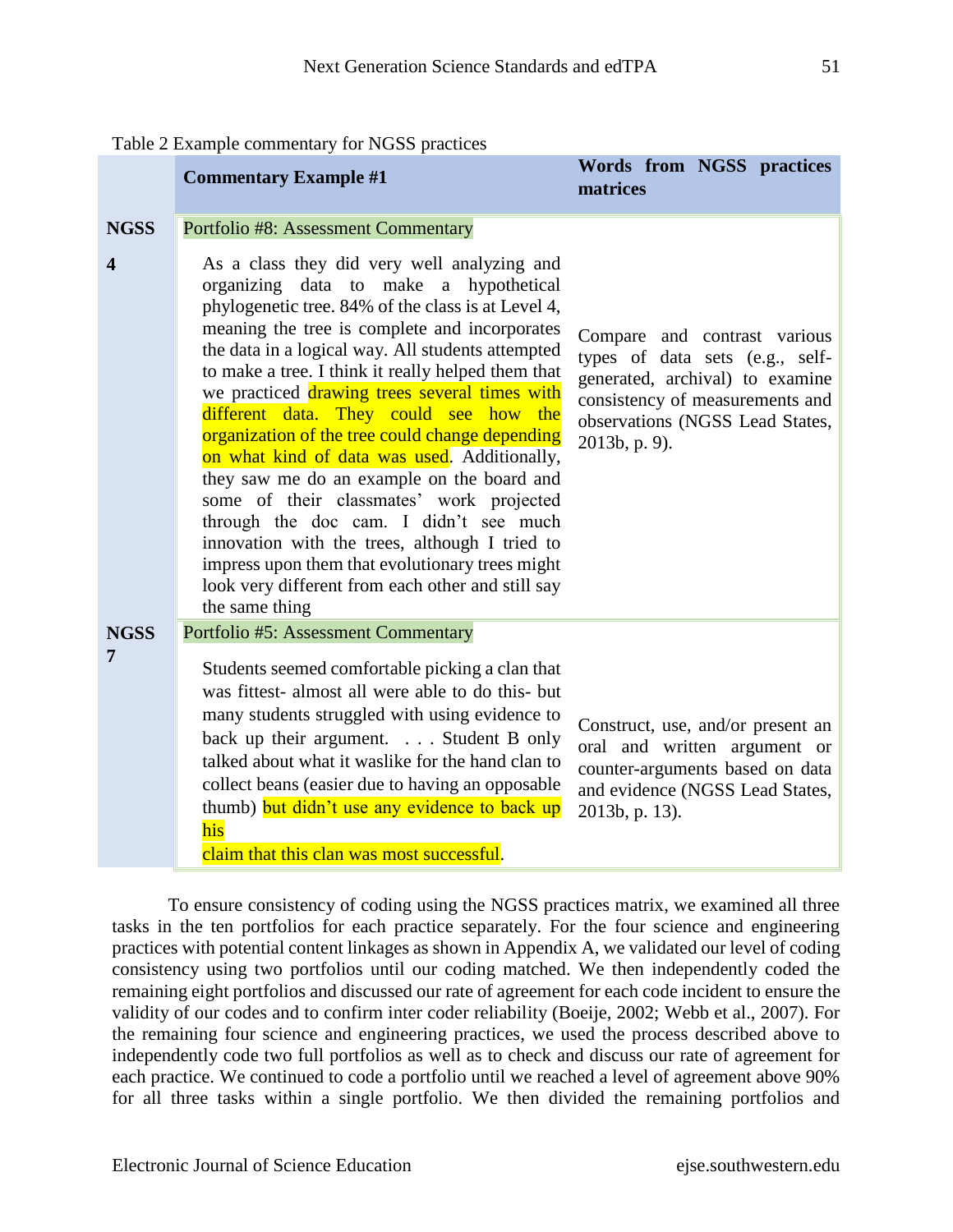independently finished coding each of the four remaining practices. After we repeated our process for all eight practices, we chose random portfolios under each practice for a final reliability check and found 90% or greater agreement (Webb et al., 2007; Westbrook, 1994). At the completion of the process described above, each portfolio had been analyzed for coding a minimum of eight times and a maximum of 32 times.

## **Results**

The 184 pages of portfolio commentaries provided rich data with which to identify evidence of specific science and engineering practices embedded in the teaching of science content. Table 3 presents the tabulation of the coded instances of each practice within each portfolio. The frequency of coded instances was classified into four levels: no linkages, minimal linkages, moderate linkages, and substantive linkages. Results with minimal linkages were reexamined to determine if a higher-level classification was warranted due to extensive breadth and depth. No portfolio levels were changed.

|                           |                                             |                                                     |                                                                       |                                       | <b>NGSS Practices</b>                |                                                                 |                                                 |                                                |
|---------------------------|---------------------------------------------|-----------------------------------------------------|-----------------------------------------------------------------------|---------------------------------------|--------------------------------------|-----------------------------------------------------------------|-------------------------------------------------|------------------------------------------------|
| edTPA<br><b>Portfolio</b> | 1. Asking<br>$Qs$ &<br>defining<br>problems | 2.<br><b>Developi</b><br>$ng \&$<br>using<br>models | 3. Planning<br>& carrying<br>out<br>investigation<br>$\boldsymbol{S}$ | Analyzing math &<br>& interp.<br>data | 5. Using<br>comp.<br><i>thinking</i> | <b>Constructing</b><br>explanations<br>& designing<br>solutions | 7. Engaging<br>in argument.<br>from<br>evidence | 8. Obtaining,<br>evaluating &<br>commun. info. |
| Port. $#1$                |                                             |                                                     | $\leftrightarrow$                                                     |                                       | ∧                                    |                                                                 | Ø                                               |                                                |
| Port. $#2$                | Ø                                           | Ø                                                   |                                                                       |                                       |                                      |                                                                 |                                                 | $\leftrightarrow$                              |
| Port. #3                  | Ø                                           |                                                     |                                                                       |                                       | $\leftrightarrow$                    |                                                                 |                                                 |                                                |
| Port. $#4$                |                                             | Ø                                                   |                                                                       |                                       |                                      |                                                                 | $\leftrightarrow$                               |                                                |
| Port. #5                  | Ø                                           | ↑                                                   |                                                                       |                                       | $\leftrightarrow$                    | $\leftrightarrow$                                               | ↑                                               |                                                |
| Port. #6                  | Ø                                           |                                                     |                                                                       |                                       |                                      |                                                                 | $\leftrightarrow$                               |                                                |
| Port. #7                  | Ø                                           | Ø                                                   |                                                                       | Ø                                     | Ø                                    |                                                                 |                                                 |                                                |
| <b>Port. #8</b>           | Ø                                           | ∧                                                   |                                                                       | ↑                                     | $\leftrightarrow$                    | ⋏                                                               | ᄉ                                               |                                                |
| Port. #9                  | Ø                                           |                                                     | Ø                                                                     |                                       | Ø                                    |                                                                 |                                                 |                                                |
| Port. #10                 | Ø                                           |                                                     | Ø                                                                     |                                       |                                      |                                                                 |                                                 |                                                |

Table 3 NGSS practice frequency within each portfolio

# Portfolio Commentary Coding Definition Key

| Symbol   Code     |             | <b>Number of instances</b> |
|-------------------|-------------|----------------------------|
|                   | None        |                            |
|                   | Minimal     | $1 - 3$                    |
| $\leftrightarrow$ | Moderate    | $4\,{-}\,7$                |
|                   | Substantive | 7 or more                  |

We then examined the levels of occurrence for each of the practices across the ten portfolios. If a practice was deemed to be substantive, it not only needed to have sufficient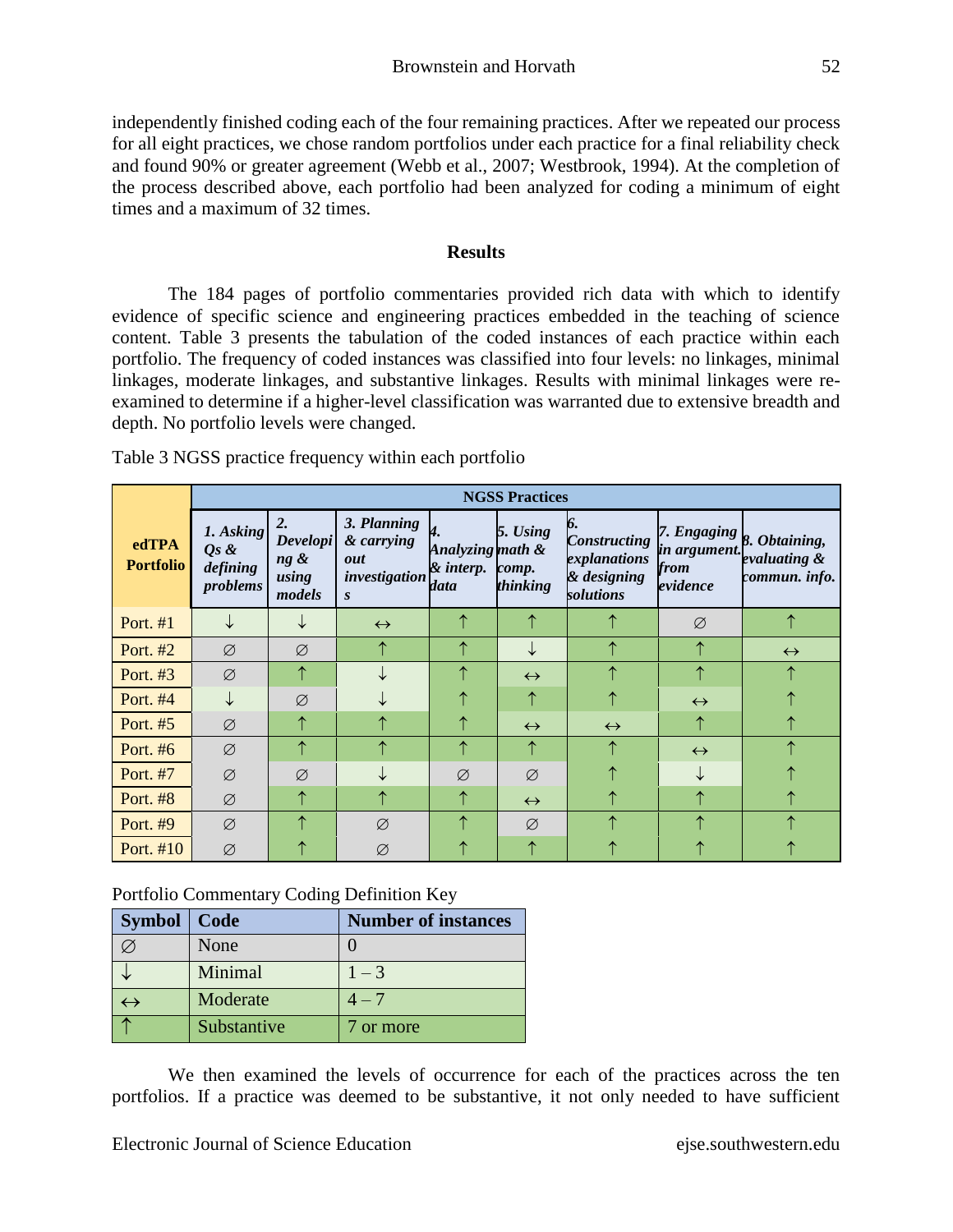representation of the practice but also the practice had to be demonstrated consistently across the ten portfolios. We found consistent and strong content linkages for three of the five practices originally identified as linked in the crosswalk (see Table 4). The remaining two identified practices were identified as having inconsistent content linkages. The three practices noted in the crosswalk as not being linked had weak or inconsistent evidence.

Table 4 NGSS science and engineering practice level of content linkage to edTPA portfolio evidence

| <b>NGSS Science and Engineering Practice</b>           | <b>Level of</b><br><b>Linkage</b> |
|--------------------------------------------------------|-----------------------------------|
| 1. Asking questions and defining problems              | Weak                              |
| 2. Developing and using models                         | Inconsistent                      |
| 3. Planning and carrying out investigations            | Inconsistent                      |
| 4. Analyzing and interpreting data                     | Strong                            |
| 5. Using mathematics and computational thinking        | Inconsistent                      |
| 6. Constructing explanations and describing solutions  | Strong                            |
| 7. Engaging in argumentation from evidence             | Inconsistent                      |
| 8. Obtaining, evaluating and communicating information | Strong                            |

### **Discussion**

To confirm content linkage, an assessment (edTPA) must consistently show evidence of a connection to the particular standard (i.e., science and engineering practice) (Porter, 2002). Although we are pleased to confirm strong content linkages between edTPA commentaries and three of the NGSS practices, we need to address the two practices originally identified as linked but with inconsistent content linkages demonstrated by the candidate commentary evidence: planning and carrying out investigations and engaging students in scientific argumentation. This does not mean that edTPA does not prompt candidates to plan for or to engage students in these practices but that candidates did not provide consistent evidence of actually doing so.

One originally identified linked practice with inconsistent evidence was planning and carrying out investigations. This practice is well established as an integral component of best practices in science teaching (DeBoer, 2004; Dewey, 1910, 1916), although it is yet to be widely applied in science classrooms (Duschl & Bybee, 2014). The NGSS practice of planning and carrying out investigations states, "Students should design investigations that generate data to provide evidence to support claims they make about phenomena. Data aren't evidence until used in the process of supporting a claim. Students should use reasoning and scientific ideas, principles, and theories to show why data can be considered evidence" (NGSS Lead States, 2013b, p. 7). Coding the commentaries required that they clearly demonstrated specific criteria in the NGSS practices matrices. One of the planning and carrying out investigations 9-12 criteria is as follows:

"Plan and conduct an investigation individually and collaboratively to produce data to serve as the basis for evidence, and in the design: decide on types, how much, and accuracy of data needed to produce reliable measurements and consider limitations on the precision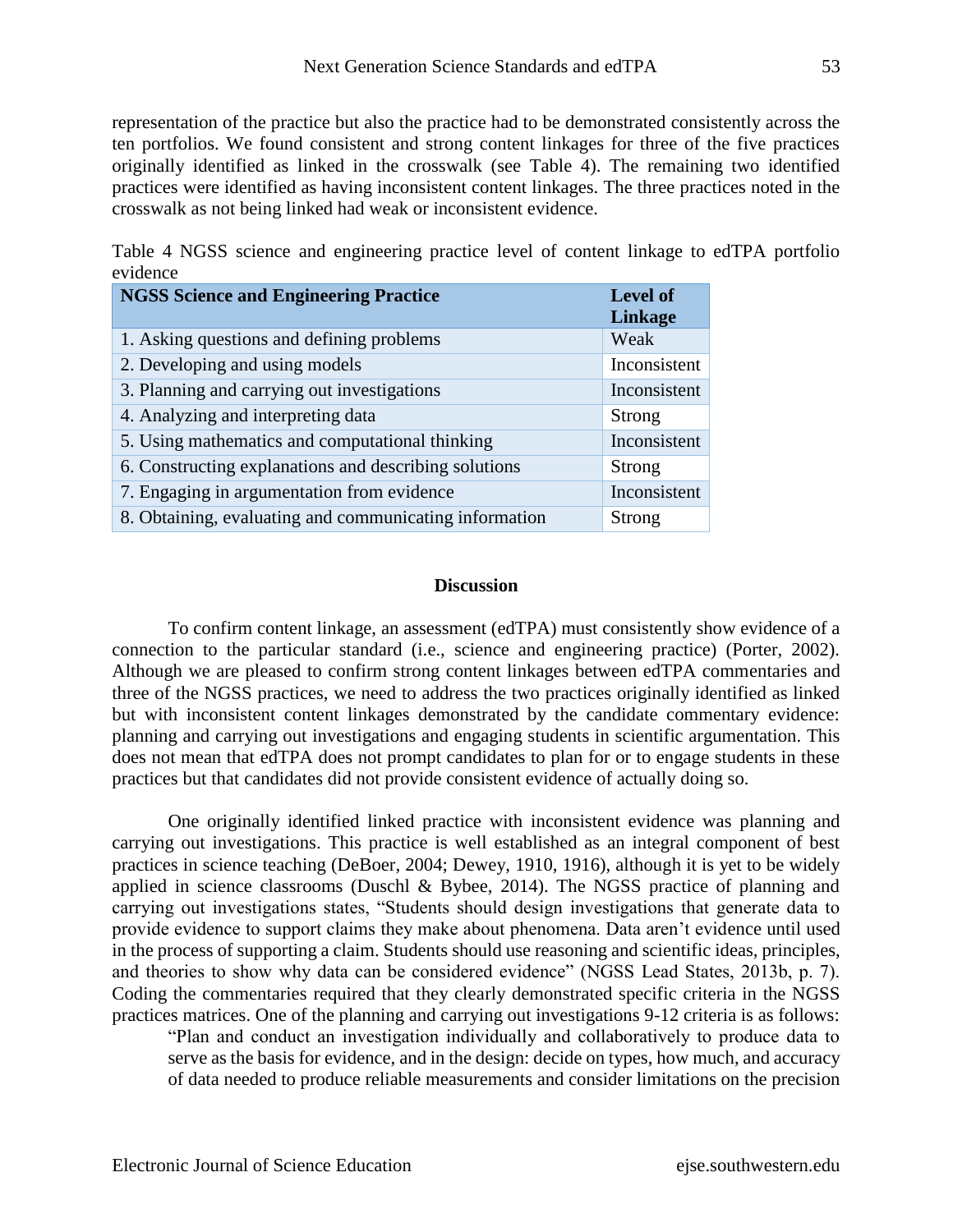of the data (e.g., number of trials, cost, risk, time), and refine the design accordingly" (NGSS Lead States, 2013b, p. 7).

To be coded, the commentary would need to include each component. In the context of the edTPA guidelines, which require three to five hours of continuous instruction, it may be unrealistic to expect candidates that teach in a variety of middle and secondary content areas to devote significant, substantive attention to planning and carrying out full investigations in addition to the other edTPA requirements. While we recognize that participation in, and the effective implementation of, all eight practices is essential to fully address the NGSS (NGSS Lead States, 2013a), the student teaching context and scope required by edTPA necessarily limits what can reasonably be required of a candidate in building a portfolio. However, we suggest that when viewed over the ten to fifteen weeks of student teaching typically experienced by preservice science teachers during their clinical work, it is possible to create opportunities for the candidates to practice and refine engagement with their students in planning and carrying out investigations outside of edTPA.

A second practice identified in the original crosswalk with inconsistent evidence was engaging students in scientific argumentation. This practice is not common in classrooms and has been identified as a key/core practice that will require significant attention and reflective planning to successfully engage science students (Berland & Reiser, 2011; Driver, Newton, & Osborne, 2000). Given specific attention to argumentation in prompts and rubrics in edTPA (see Appendix A), we expected to see evidence of argumentation. However, as reported in the results, we found the coded instances for the practice of engaging in argument from evidence to be an inconsistent pattern of content linkage, with most occurring in the biology portfolios; we also identified a gap in the planning commentaries. The cause behind this lack of candidate demonstration of this NGSS practice is unclear: do edTPA prompts need to be more explicit, do candidates not understand the practice itself, do candidates not engage in this practice during student teaching, or does only particular science content lends more to the scientific argumentation practice? To better ascertain the cause of this limitation, we recommend examining the planning commentary prompts as well as the planning rubric in the science edTPA handbooks with an eye to bolstering credential candidates' attention to argumentation in planning, which could lead to more substantive attention in both instruction and assessment. Additionally, with changes in the prompts and rubrics, a future study could better determine the source of the inconsistent results.

For practices not identified as linked in the crosswalk, results varied. For example, we found weak content linkage for the practice of asking questions and defining problems. This result is consistent with the original crosswalk and may be due to the high level of performance expectations within the NGSS practices matrix: "Asking questions and defining problems in 9-12 . . . [is] formulating, refining, and evaluating empirically testable questions and design problems using models and simulations" (NGSS Lead States, 2013b, p. 4).

However, we did find evidence of inconsistent content linkage for both the practice of developing and using models and the practice of using mathematics and computational thinking. For the practice of developing and using models, we recognize that model-based reasoning is a long standing core practice in science and in the teaching of science (DeBoer, 1991; Finlay, 1962; Halloun & Hestenes, 1984; Kuhn, 1970; Moore, 1968; National Research Council, 1996;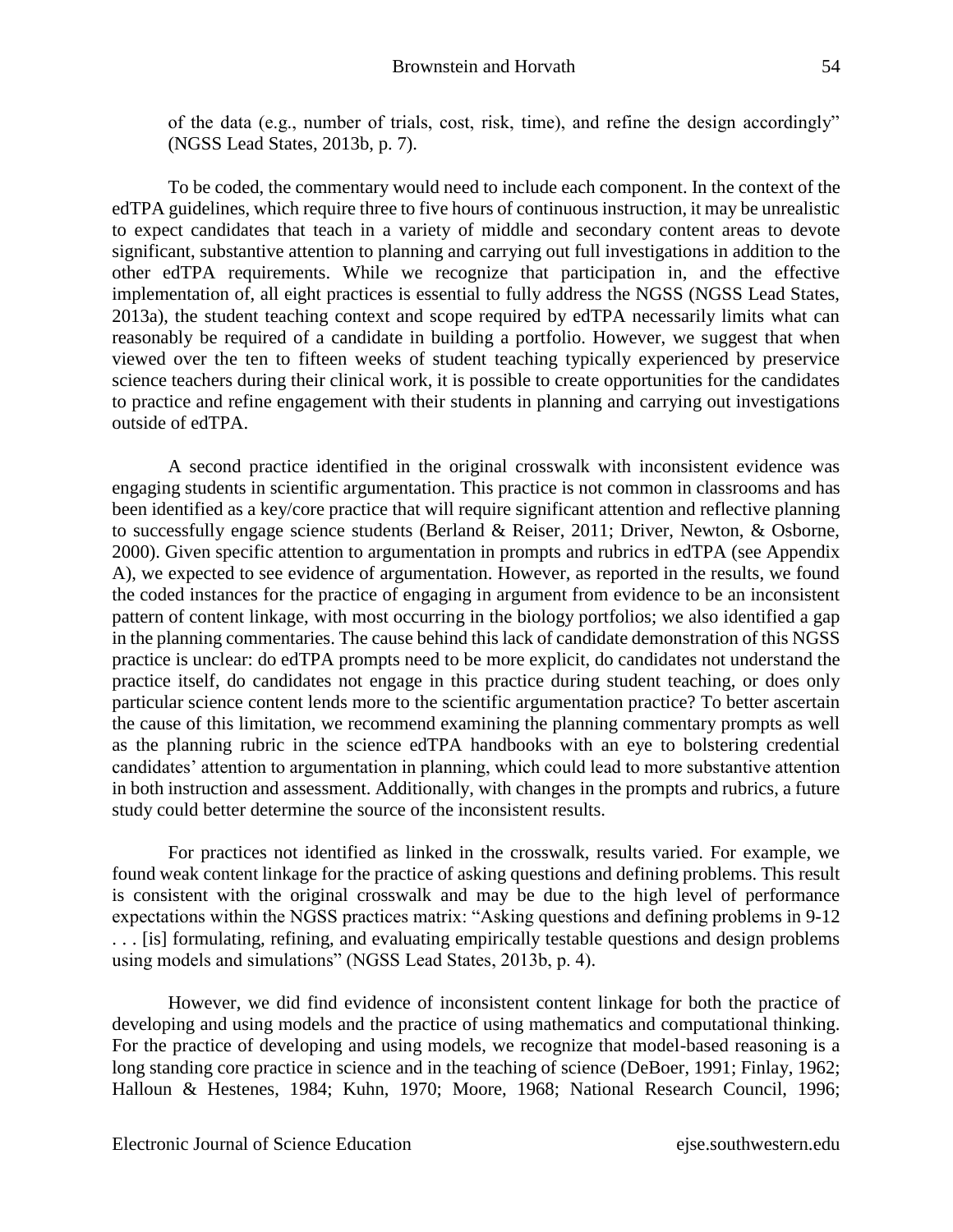Passmore, Stewart, & Cartier, 2009; Rutherford & Ahlgren, 1990; Svoboda & Passmore, 2013), so we are not surprised to find evidence of the practice. However, the lack of specific prompts or rubric criteria may have contributed to the inconsistent evidence. For the inconsistent linkages in the practice of mathematics and computational thinking, there were a relatively high total number of coded instances (Miles & Huberman, 1994). Although evidence of the practice of using mathematics and computational thinking was found across eight of the ten portfolios, nearly two thirds of the identified instances of the practice were in the three physical science portfolios. Additionally, the literature describes the NGSS mathematical reasoning practice as emphasizing deep student thinking rather than algorithmic thinking (Mayes & Koballa Jr, 2012; Tekkumru-Kisa, Stein, & Schunn, 2015). While the content linkages were coded, it was not clear if the items represented engagement in the practice as deep student thinking or meaning making. Therefore, it is our observation that the content linkage of edTPA to the mathematics and computational thinking practice is unclear.

### **Implications**

Our literature review, crosswalk including rubrics and prompts for opportunities to demonstrate NGSS practices, and research findings on content linkage between edTPA secondary science portfolios and the NGSS have multiple implications. While our study is limited to a single setting, these results provide examples of novice teachers' understanding the application of NGSS practices. One indication for the educator preparation community is to consider the advantages of using crosswalks to empower professional educators to examine and utilize the content linkages between edTPA and standards as well as to inform educators in preservice teacher curricular decision making. According to the National Research Council, "the assessments required for teacher licensure and the course work needed for subject-area certification need to reflect the types of learning and assessment tasks that teachers will be expected to develop for students" (National Research Council, 2011, p. 83). In this vein, crosswalks may be useful to verify content linkages between edTPA and the Council for the Accreditation of Educator Preparation (CAEP) Specialty Professional Associations (SPA) content-specific standards for preparing educators, K-12 content standards, and state teaching standards.

According to Herman and Webb (2007), "For the system to work, however, its elements must be aligned" (p. 3). Crosswalk development requires a rigorous protocol that includes validation of identified content linkages through analysis of candidate portfolios. In this paper, a protocol that integrated a qualitative deductive version of the constant comparative methodology (Cho & Lee, 2014; Fram, 2013) with assessment alignment procedures (Martone & Sireci, 2009) was developed and followed. Our methodology is unique in contrast with traditional methods for evaluating alignment between standards and assessment in that we analyzed for content linkages and not complete alignment (see Table 5). Based on this research, an updated crosswalk has been developed (see Appendix B) and posted on the AACTE edTPA secure website (Brownstein et al., 2015). Additionally, an interesting question to pursue may be to examine the curriculum taught in the edTPA portfolio for disciplinary core ideas and crosscutting themes, but that is beyond the focus of this project. While these are essential components of NGSS, a study of the implementation of these two NGSS dimensions is better suited to an examination of the curriculum and observations in K-12 classrooms over an extended period of time.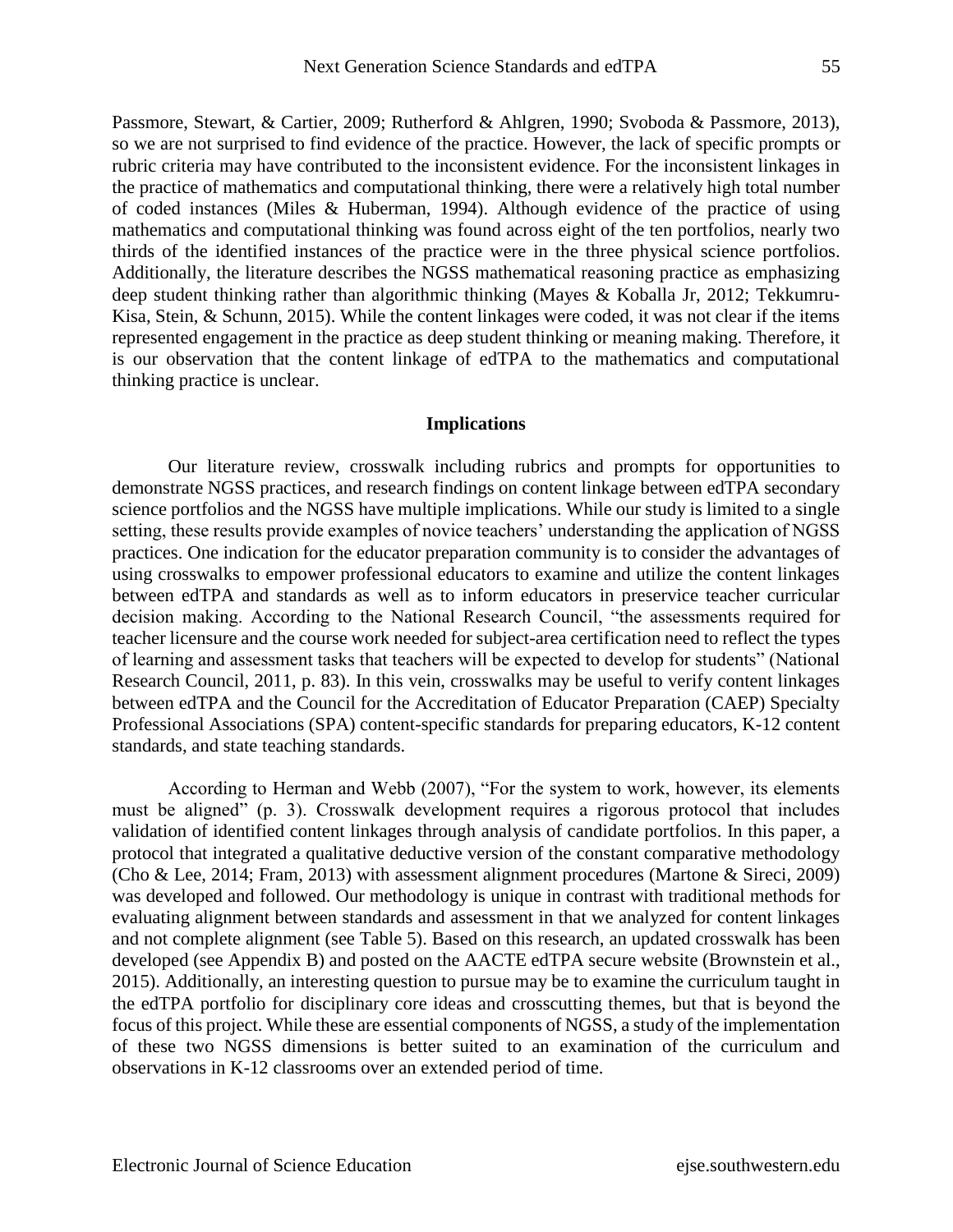| <b>NGSS Science / Engineering Practice</b>             | Originally<br>identified<br>content<br>linkage to<br>edTPA | Final evaluation<br>of content linkage<br>based on<br>candidate<br>evidence |
|--------------------------------------------------------|------------------------------------------------------------|-----------------------------------------------------------------------------|
| 1. Asking questions and defining problems              | N <sub>o</sub>                                             | N <sub>o</sub>                                                              |
| 2. Developing and using models                         | N <sub>o</sub>                                             | N <sub>0</sub>                                                              |
| 3. Planning and carrying out investigations            | Yes                                                        | N <sub>o</sub>                                                              |
| 4. Analyzing and interpreting data                     | Yes                                                        | Yes                                                                         |
| 5. Using mathematics and computational thinking        | N <sub>o</sub>                                             | N <sub>o</sub>                                                              |
| 6. Constructing explanations and describing solutions  | Yes                                                        | Yes                                                                         |
| 7. Engaging in argumentation from evidence             | N <sub>o</sub>                                             | $No*$                                                                       |
| 8. Obtaining, evaluating and communicating information | Yes                                                        | Yes                                                                         |

Table 5 edTPA to NGSS practice content linkage: Proposed to evidence-based

**\***Recommended changing rubric and prompts to more clearly address NGSS practice

The development and analyses of crosswalks between standards and assessments has the potential to support thoughtful, faculty inquiry (question-oriented) approaches to the implementation of edTPA in teacher preparation programs. Peck, Gallucci, and Sloan (2010) write about the potential pitfalls of a 'compliance' approach to implementing edTPA and the potential benefits of a faculty inquiry (question-oriented) approach. A compliance approach focuses on the outcomes and accountability mandates for candidate completion and passing of edTPA and can possibly narrow the program goals for both the teacher educators and the candidates (Peck et al., 2010). Conley and Gardner (2015) build on their work and describe a faculty inquiry approach: "In this case, edTPA was positioned as a vehicle for generative thought among the teacher educators and the teacher candidates" (p. 5). As educators, we can use the knowledge of the intersections between edTPA and the NGSS practices to support and build the needed changes in the teaching of science through the use of a science education faculty driven inquiry approach.

For science educator preparation programs, edTPA provides only partial evidence of science credential candidates' implementation of the NGSS practices. If we wish to better prepare our future science teachers to engage K-12 students in the NGSS practices, we will need assessments that can provide evidence for the remaining four practices. An assessment that fills in the NGSS gaps in edTPA should be developed for use by educators throughout the US and territories. Peterson and Bruster do note that edTPA also strongly supports reflective practice (2014). There is a potential that preservice science teachers completing the science edTPA may not be just demonstrating an understanding of single specific NGSS science and engineering practices, but through reflective responses prompted by edTPA in the context of their actual practice, preservice science teachers may be increasing their understanding and ability to implement a suite of NGSS science and engineering practices. Still, if we wish to better prepare future science teachers to engage k-12 students in the full 3-dimensional nature of the NGSS, we will need more comprehensive PCK centered assessments that also focus on the cross cutting concepts and specific Disciplinary Core Ideas. Assessments that fill in the NGSS gaps in edTPA should be developed and shared by science educators both in the US and internationally.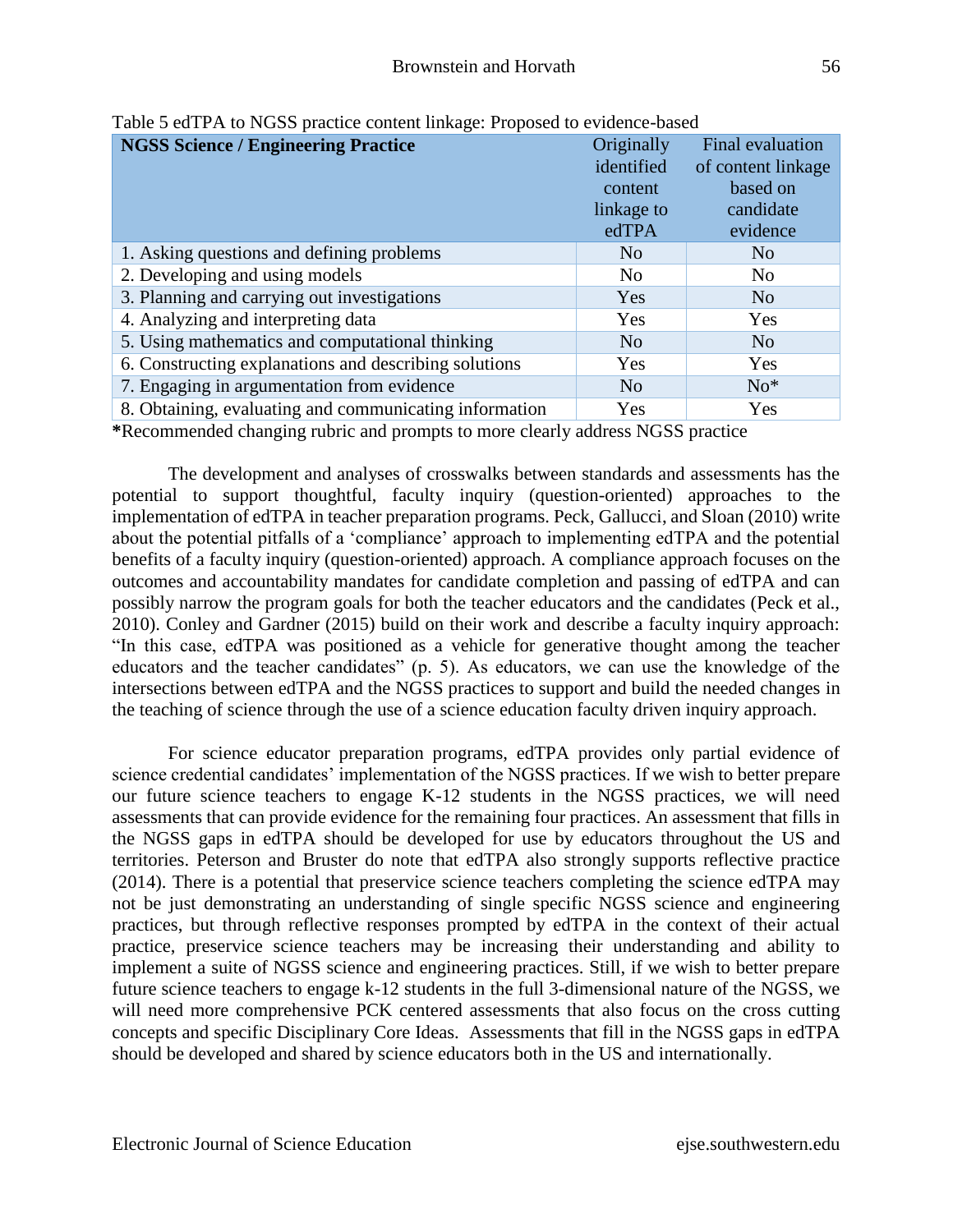Additionally, science teacher educators' need to advocate for a disciplinary-specific faculty inquiry approach to the implementation of edTPA. Because all learning is a "process of active construction" (Cochran-Smith & Villegas, 2015, p. 10), it is possible for science teacher educators to support greater understanding of the NGSS practices through active formative preparation, enabling the summative creation of a strong, reflective science edTPA portfolio. We agree with Stroupe (2015) that there need to be "more studies to better understand . . . how to help novice educators use their science learning experiences to design similar opportunities for students." (p. 1038). The work in this paper contributes to the research needed to prepare candidates for the changes necessary to engage students in science as required by the NGSS (National Science Teachers Association, 2013). Capitalizing on opportunities to engage preservice teachers in critical reflective practice around the suite of edTPA linked practices, both in the program coursework as well as in clinical practice, becomes imperative for success on the edTPA and their readiness to engage students in learning science through inquiry-based practices that reflect how science and engineering are done in the real world (National Science Teachers Association, 2013). Refining the crosswalk to better fit the identified content linkages between the NGSS and edTPA, strengthening the prompts for argumentation in the science edTPA handbook, and taking a faculty inquiry approach to edTPA implementation will support the preparation of highly qualified science teachers who are ready to meet the challenges of implementing the NGSS.

**Acknowledgements.** We would like to thank our colleagues from SCALE Andrea Whittaker and Irena Nayfield for their comments on an earlier version of the manuscript, although any errors are our own and should not tarnish the reputations of these esteemed individuals. We also thank the ten candidates for the use of their work. Finally, we appreciate the comments from the anonymous reviewers that improved the manuscript.

#### **References**

- Adkins, A., Spesia, T., & Snakenborg, J. (2015, July 22). Rebuttal to Dover et al. *Teachers College Record*. Retrieved from [http://www.tcrecord.org/Content.asp?ContentID=18041.](http://www.tcrecord.org/Content.asp?ContentID=18041)
- Baker, E. L. (2004). *Aligning curriculum, standards, and assessments: Fulfilling the promise of school reform* (Report No. CSE Technical report 645). Los Angeles, CA: National Center for Research on Evaluation, Standards, and Student Testing.
- Beck, M. D. (2007). Review and other views: "Alignment" as a psychometric issue. *Applied Measurement in Education, 20*(1), 127-135. doi: 10.1080/08957340709336733.
- Berland, L. K., & Reiser, B. J. (2011). Classroom communities' adaptations of the practice of scientific argumentation. *Science Education, 95*(2), 191-216. doi: 10.1002/sce.20420.
- Boeije, H. (2002). A purposeful approach to the constant comparative method in the analysis of qualitative interviews. *Quality and Quantity, 36*(4), 391-409. doi: 10.1023/A:1020909529486.
- Brownstein, E., Stansbury, K., Whittaker, A., & Horvath, L. (2015). Next Generation Science Standards (NGSS) and edTPA crosswalk. https://secure.aacte.org: American Association of Colleges for Teacher Education.
- CAEP Board of Directors. (2013). *CAEP accreditation standards and evidence: Aspirations for educator preparation*. Washington, DC. Retrieved from: [http://oldcaepnet.org/standards/standards/.](http://oldcaepnet.org/standards/standards/)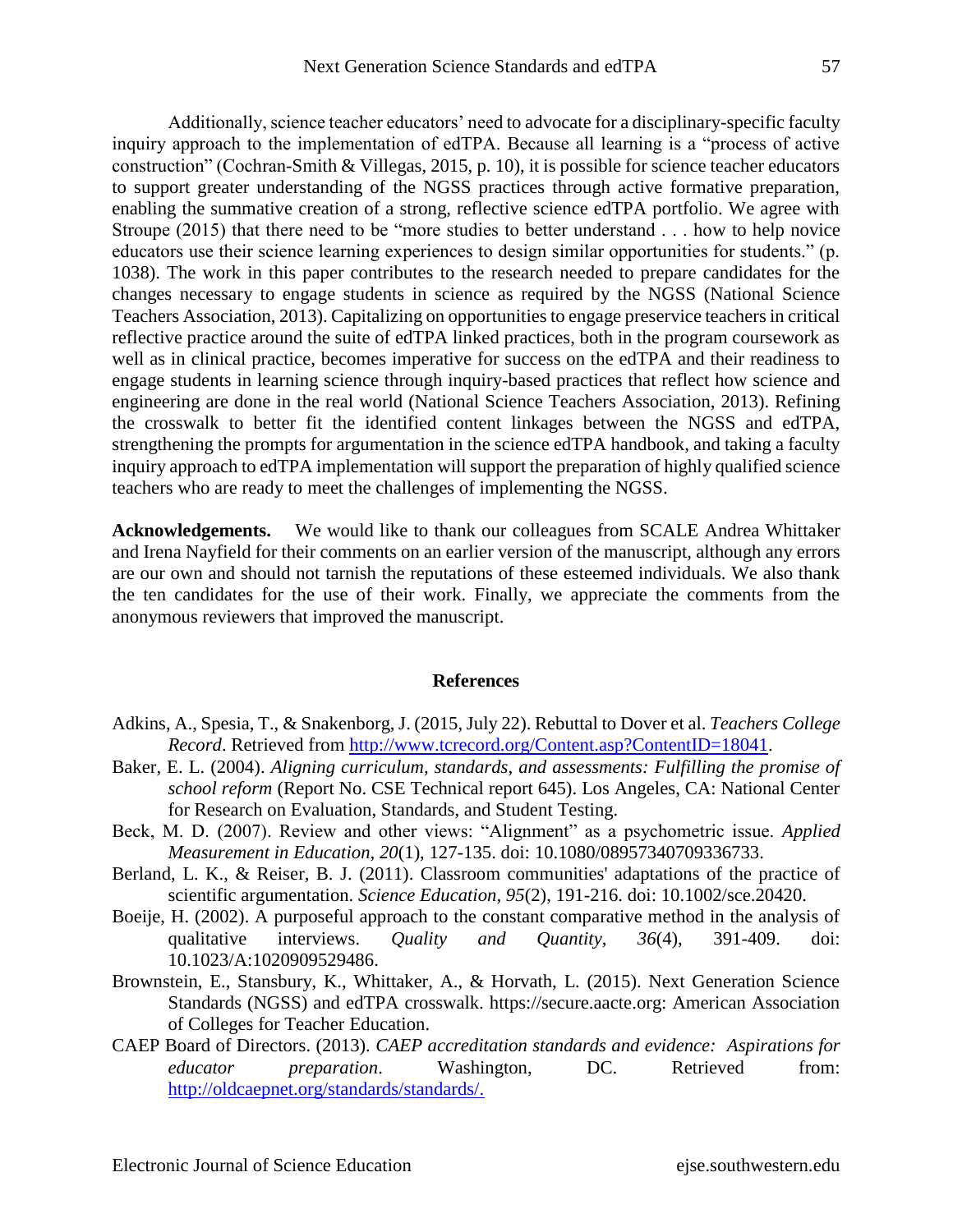- California Commission on Teacher Credentialing. (2014). Commission general session meeting minutes. Retrieved from [http://www.ctc.ca.gov/commission/agendas-2014.html.](http://www.ctc.ca.gov/commission/agendas-2014.html)
- Carpenter, S., Iveland, A., Moon, S., & Bianchini, J. (2015, April). *Prospective science teachers' understanding of science and engineering practices*. Paper presented at the annual meeting of the National Association for Research in Science Teaching, Chicago, IL.
- Cho, J. Y., & Lee, E.-H. (2014). Reducing confusion about grounded theory and qualitative content analysis: Similarities and differences. *The Qualitative Report, 19*(32), 1-20.
- Cochran-Smith, M., & Villegas, A. M. (2015). Framing teacher preparation research an overview of the field, Part 1. *Journal of Teacher Education, International Journal of Education and Social Science*, *66*, 7-20doi: 10.1177/0022487114549072.
- Conley, D. T., & Gardner. (2015). The edTPA and The (De)Skilling of America's Teachers *Teachers College Record*, July 17. ID number: 18037.
- Crowe, E. (2011). *Race to the Top and teacher preparation: Analyzing state strategies for ensuring real accountability and fostering program innovation*. Washington, DC.: Center for American Progress. Retrieved from: [https://www.americanprogress.org/issues/education/report/2011/03/01/9329/race-to-the](https://www.americanprogress.org/issues/education/report/2011/03/01/9329/race-to-the-top-and-teacher-preparation/)[top-and-teacher-preparation/.](https://www.americanprogress.org/issues/education/report/2011/03/01/9329/race-to-the-top-and-teacher-preparation/)
- Darling-Hammond, L. (2010). *Evaluating teacher effectiveness: How teacher performance assessments can measure and improve teaching*. Washington, DC: Center for American Progress.
- DeBoer, G. E. (1991). *History of ideas in science education: Implications for practice*. New York, NY: Teachers College Press.
- DeBoer, G. E. (2004). Historical perspectives on inquiry teaching in schools. In L. B. Flick & N. G. Lederman (Eds.), *Scientific inquiry and nature of science* (pp. 17-35). Netherlands: Springer.
- Denzin, N. K., & Lincoln, Y. S. (2011). *The SAGE handbook of qualitative research* (4th ed.). Thousand Oaks, CA: SAGE Publications, Inc.
- Dewey, J. (1910). Science as subject-matter and as method. *Science, 31*(787), 121-127. doi: 10.1126/science.31.787.121.
- Dewey, J. (1916). Method in science teaching. *General Science Quarterly, 1*(1), 3-9. doi: 10.1002/sce.3730010101.
- Driver, R., Newton, P., & Osborne, J. (2000). Establishing the norms of scientific argumentation in classrooms. *Science Education, 84*(3), 287-312. doi: 10.1002/(SICI)1098-237X(200005.
- Duschl, R. A. (2012). The second dimension—crosscutting concepts. *The Science Teacher, 9*(2), 34-38.
- Duschl, R. A., & Bybee, R. W. (2014). Planning and carrying out investigations: An entry to learning and to teacher professional development around NGSS science and engineering practices. *International Journal of STEM Education, 1*(1), 1-9. doi: 10.1186/s40594-014- 0012-6.
- Finlay, G. C., (1962). The physical science study committee. *The School Review*, 70(1), 63-81. doi 10.1086/442610.
- Fram, S. M. (2013). The constant comparative analysis method outside of grounded theory. *Qualitative Report, 18*(1), 1-25.
- Glaser, B., & Strauss, A. (1967). *The discovery of grounded theory*. Chicago, IL: Aldine.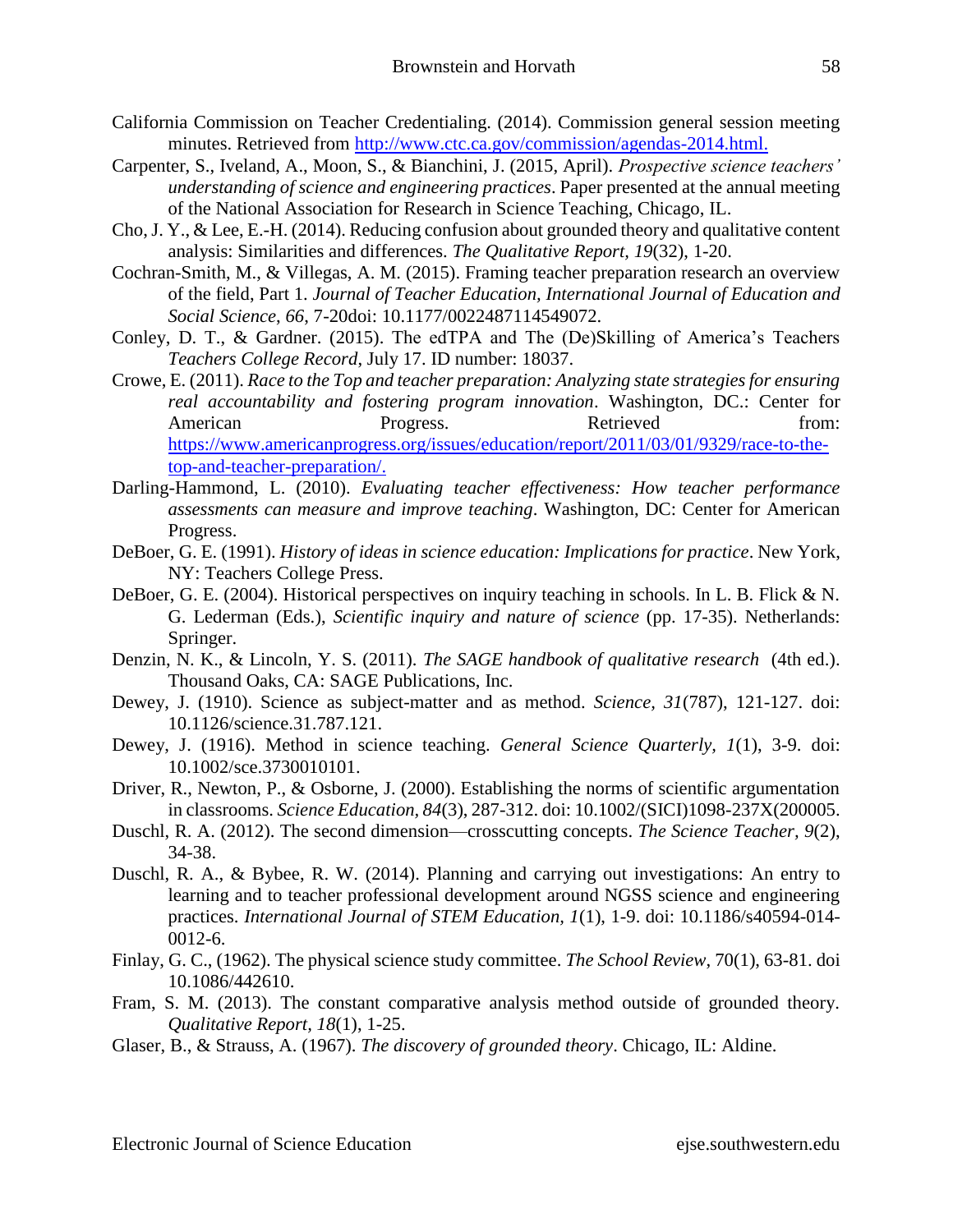- Gläser, J., & Laudel, G. (2013). Life with and without coding: Two methods for early stage data analysis in qualitative research aiming at causal explanations. *Forum: Qualitative Social Research, 14*(2), Art. 5.
- Graneheim, U. H., & Lundman, B. (2004). Qualitative content analysis in nursing research: concepts, procedures and measures to achieve trustworthiness. *Nurse education today*, *24*(2), 105-112. doi: 10.1016/j.nedt.2003.10.001.
- Greenberg, J., McKee, A., & Walsh, K. (2013). Teacher prep review: A review of the nation's teacher preparation programs. Washington, DC: National Council for Teacher Quality. Retrieved from doi: [http://ssrn.com/abstract=2353894.](http://ssrn.com/abstract=2353894)
- Halloun, I. A., & Hestenes, D. (1984). Modeling instruction in mechanics. *American Journal of Physics, 55*(5), 455-462. doi: 10.1119/1.15130.
- Heneman III, H. G., & Milanowski, A. T. (2003). Continuing assessment of teacher reactions to a standards-based teacher evaluation system. *Journal of Personnel Evaluation in Education, 17*(2), 173-195. doi: 10.1023/B:PEEV.0000032427.99952.02.
- Herman, J., & Webb, N. (2007). Alignment methodologies. *Applied Measurement in Education, 20*(1), 1-5. doi: 10.1080/08957340709336727.
- Kuhn, T. S. (1970). *The structure of scientific evolutions* (2nd ed.). Chicago, IL: University of Chicago Press.
- Martone, A., & Sireci, S. G. (2009). Evaluating alignment between curriculum, assessment, and instruction. *Review of Educational Research, 79*(4), 1332-1361. doi: 10.3102/0034654309341375.
- Mayes, R., & Koballa Jr, T. R. (2012). Exploring the science framework. *Science & Children, 50*(4), 8-15.
- Merriam, S. B. (2009). *Qualitative research: A guide to design and implementation: Revised and expanded from qualitative research and case study applications in education*. San Francisco, CA: Jossey-Bass.
- Miles, M. B., & Huberman, A. M. (1994). *Qualitative data analysis* (2nd ed.). Newbury Park, CA: Sage.
- Moore, A. J. (1968). Harvard project physics—A cogent approach. *Science Education*, *52*(4), 337- 345. doi: 10.1002/sce.3730520406.
- National Research Council. (1996). *National science education standards.*Washington, DC: National Academy Press.
- National Research Council. (2011). *A framework for K-12 science education: Practices, crosscutting concepts, and core ideas*. Washington, DC: National Academies Press.
- National Science Teachers Association. (2013). NSTA position statement: The next generation science standards. Retrived from [http://www.nsta.org/about/positions/ngss.aspx.](http://www.nsta.org/about/positions/ngss.aspx)
- NGSS Lead States. (2013a). *Next Generation Science Standards: For states, by states*. Washington, DC: National Academies Press.
- NGSS Lead States. (2013b). *Next Generation Science Standards: For states, by states (Appendeix F – science and engineering practices in the NGSS)*. Washington, DC: National Academies Press.
- NGSS Lead States. (2013c). *Next Generation Science Standards: For states, by states (executive summary)*. Washington, DC: National Academies Press.
- Passmore, C., Stewart, J., & Cartier, J. (2009). Model-based inquiry and school science: creating connections. *School Science and Mathematics, 109*(7), 394-402. doi: 10.1111/j.1949- 8594.2009.tb17870.x.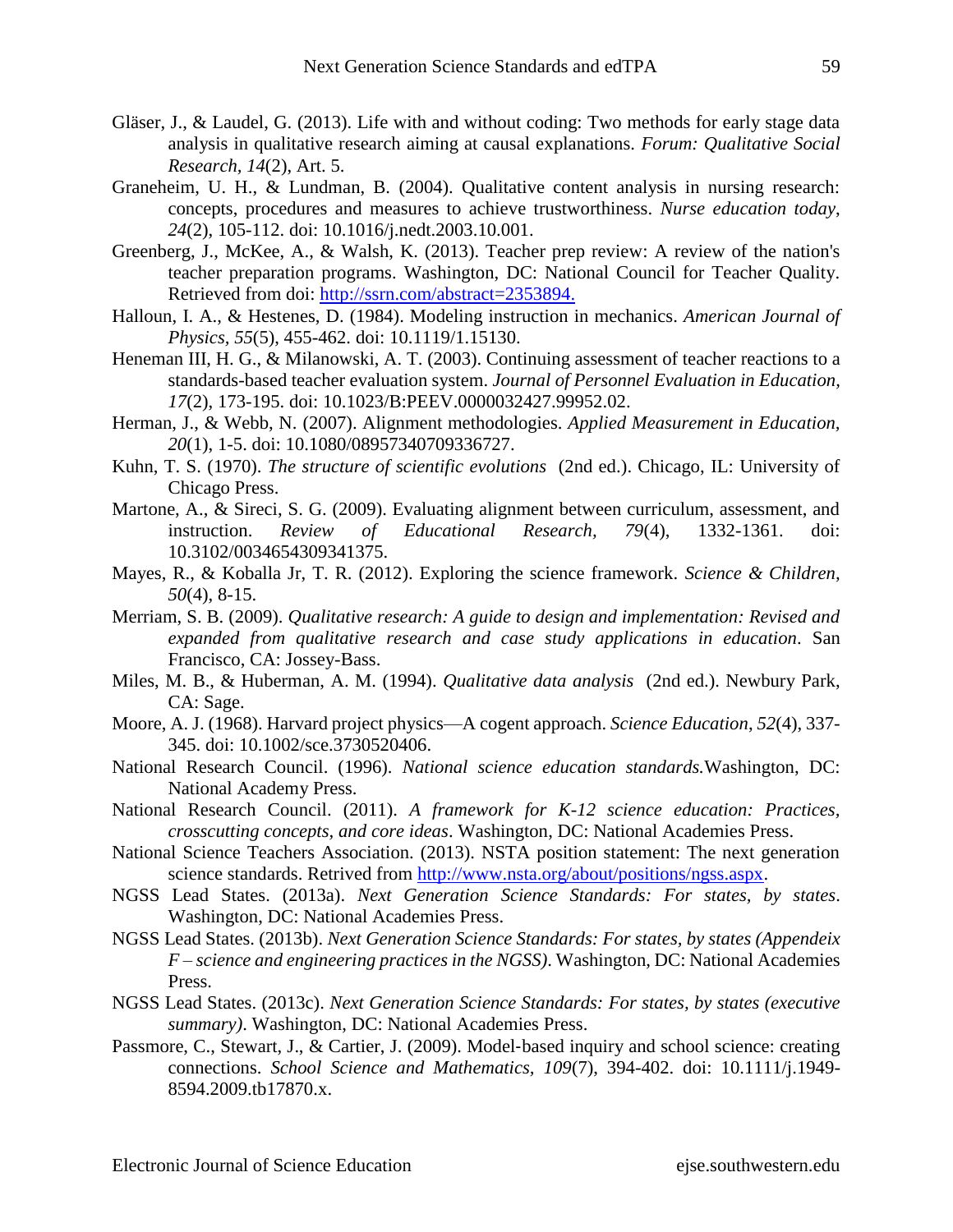- Pecheone, R., & Chung, R. (2006). Evidence in teacher education: The performance assessment for California teachers (PACT). *Journal of Teacher Education, 57*(1), 22-36. doi: 10.1177/0022487105284045.
- Pecheone, R., Shear, B., Whittaker, A., & Darling-Hammond, L. (2013). *2013 edTPA field test: Summary report*. Retrieved from: [https://secure.aacte.org/apps/rl/res\\_get.php?fid=827&ref=edtpa.](https://secure.aacte.org/apps/rl/res_get.php?fid=827&ref=edtpa)
- Peck, C. A., Gallucci, C., & Sloan, T. (2010). Negotiating implementation of high-stakes performance assessment policies in teacher education: From compliance to inquiry. *Journal of Teacher Education, 61*(5), 451. doi: 10.1177/0022487109354520.
- Penuel, W. R., Harris, C. J., & DeBarger, A. H. (2015). Implementing the next generation science standards. *Phi Delta Kappan, 96*(6), 45-49. doi: 10.1177/0031721715575299.
- Peterson, B. R., & Bruster, B. (2014). Inquiry into the reflective practice of teacher candidates. *International Journal of Education and Social Science, 1*(3), 140-146.
- Porter, A. C. (2002). Measuring the content of instruction: Uses in research and practice. *Educational Researcher, 31*(7), 3-14. doi: 10.3102/0013189X031007003.
- Roseman, J. E., Fortus, D., Krajcik, J., & Reiser, B. J. (2015, April). *Curriculum materials for next generation science standards: what the science education research community can do*. Paper presented at the the 2015 NARST Annual International Conference, Chicago, IL.
- Rutherford, F. J., & Ahlgren, A. (1990). *Science for all Americans*. Oxford University press.
- Sato, M. (2014). What is the underlying conception of teaching of the edTPA? *Journal of Teacher Education, 65*(5), 421. doi: 10.1177/0022487114542518.
- Schilling, J. (2006). On the pragmatics of qualitative assessment: Designing the process for content analysis. *European Journal of Psychological Assessment, 22*(1), 28-37. doi: 10.1027/1015- 5759.22.1.28.
- Stanford Center for Assessment, Learning, and Equity. (2014). *Secondary Science edTPA Handbook*. Stanford, CA: Board of Trustees of the Leland Stanford Junior University.
- Stillman, J., Ragusa, G., & Whittaker, A. (2015). Teacher performance assessment. In E. Hollins (Ed.), *Rethinking field experiences in preservice teacher preparation: meeting new challenges for accountability* (pp. 171). New York, NY: Routledge.
- Stroupe, D. (2015). Describing "science practice" in learning settings. *Science Education, 99*(6), 10033-11040. doi: 10.1002/sce.21191.
- Svoboda, J., & Passmore, C. (2013). The strategies of modeling in biology education. *Science & Education, 22*(1), 119-142. doi: 10.1007/s11191-011-9425-5.
- Tekkumru‐Kisa, M., Stein, M. K., & Schunn, C. (2015). A framework for analyzing cognitive demand and content‐practices integration: Task analysis guide in science. *Journal of Research in Science Teaching, 52*(5), 659-685. doi: 10.1002/tea.21208.
- US Department of Education. (2009). *Race to the Top program: Executive summary*. Retrieved from [https://www2.ed.gov/programs/racetothetop/executive-summary.pdf.](https://www2.ed.gov/programs/racetothetop/executive-summary.pdf)
- Webb, N., Herman, J., & Webb, N. (2007). Alignment of mathematics state-level standards and assessments: The role of reviewer agreement. *Educational Measurement: Issues and Practice, 26*(2), 17-29. doi: 10.1111/j.1745-3992.2007.00091.x.
- Westbrook, L. (1994). Qualitative research methods: A review of major stages, data analysis techniques, and quality controls. *Library & Information Science Research, 16*(3), 241-254. doi: 10.1016/0740-8188(94)90026-4.
- Wilson, S. M. (2013). Professional development for science teachers. *Science, 340*(6130), 310- 313. doi: 10.1126/science.1230725.

Electronic Journal of Science Education ejse.southwestern.edu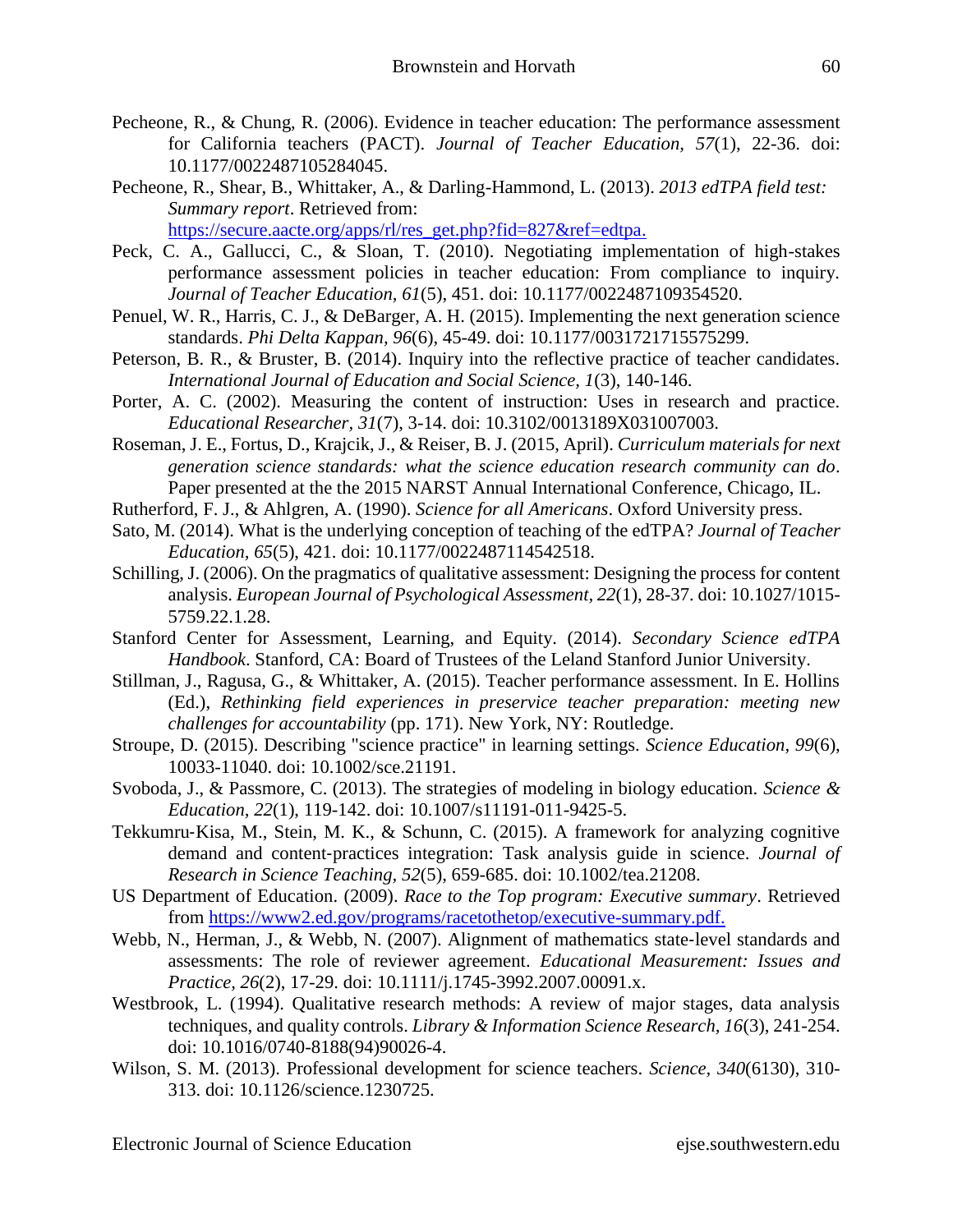Next Generation Science Standards and edTPA 61

## **Appendix A**

# **[Original]** *Next Generation Science Standards* **(NGSS) and edTPA Crosswalk**

This crosswalk is a representation of where the NGSS are demonstrated in the edTPA rubrics and prompts. See original for alignment analysis.

|                                   |                                                                          |                                           |                                    |                                                 |                                           | <b>NGSS Practices</b>                           |                                                                |                                                  |                                                             |
|-----------------------------------|--------------------------------------------------------------------------|-------------------------------------------|------------------------------------|-------------------------------------------------|-------------------------------------------|-------------------------------------------------|----------------------------------------------------------------|--------------------------------------------------|-------------------------------------------------------------|
|                                   | edTPA Rubric                                                             | 1. Asking<br>Os &<br>defining<br>problems | 2. Developing<br>& using<br>models | 3. Planning &<br>carrying out<br>investigations | 4. Analyzing<br>&<br>interpreting<br>data | 5. Using math<br>&<br>computational<br>thinking | 6. Constructing<br>explanations &<br>descriptions<br>solutions | 7. Engaging in<br>argumentation<br>from evidence | 8. Obtaining,<br>eval., $&$<br>communicating<br>information |
|                                   | <b>Planning for Content</b><br>Understandings                            |                                           |                                    |                                                 |                                           |                                                 |                                                                |                                                  |                                                             |
| Planning<br>$\ddot{ }$            | <b>Planning to Support Varied</b><br><b>Student Needs</b>                |                                           |                                    |                                                 |                                           |                                                 |                                                                |                                                  |                                                             |
|                                   | <b>Using Knowledge of Students to</b><br><b>Inform Planning</b>          |                                           |                                    |                                                 |                                           |                                                 |                                                                |                                                  |                                                             |
| Task                              | 4. Identifying and Supporting<br>Language Demands                        |                                           |                                    |                                                 |                                           |                                                 |                                                                |                                                  |                                                             |
|                                   | 5. Planning Assessments to Monitor<br>and Support Student Learning       |                                           |                                    |                                                 |                                           |                                                 |                                                                |                                                  |                                                             |
|                                   | 6. Demonstrating a Positive and<br><b>Engaging Learning Environment</b>  |                                           |                                    |                                                 |                                           |                                                 |                                                                |                                                  |                                                             |
| $\ddot{\mathbf{c}}$               | <b>Engaging Students in Learning</b>                                     |                                           |                                    |                                                 | V                                         |                                                 | $\sqrt{}$                                                      | $\sqrt{ }$                                       |                                                             |
| Task                              | 8. Deepening Student Learning While<br><b>Teaching</b>                   |                                           |                                    |                                                 |                                           |                                                 | $\mathcal{N}$                                                  |                                                  |                                                             |
|                                   | 9. Subject Specific Pedagogy: Science                                    |                                           |                                    |                                                 | V                                         |                                                 |                                                                |                                                  |                                                             |
|                                   | 10. Analyzing Teaching                                                   |                                           |                                    |                                                 |                                           |                                                 |                                                                |                                                  |                                                             |
|                                   | 11. Analyzing Student Work                                               |                                           |                                    |                                                 |                                           |                                                 |                                                                |                                                  |                                                             |
| Assmt.<br>$\ddot{\bm{x}}$<br>Task | 12. Providing Feedback to Guide<br>Learning                              |                                           |                                    |                                                 |                                           |                                                 |                                                                |                                                  |                                                             |
|                                   | 13. Supporting Students' Use of<br>Feedback                              |                                           |                                    |                                                 |                                           |                                                 |                                                                |                                                  |                                                             |
|                                   | 14. Evidence of Language Use to<br><b>Support Content Understandings</b> |                                           |                                    |                                                 |                                           |                                                 | $\sqrt{ }$                                                     |                                                  |                                                             |
|                                   | 15. Using Assessment to Inform<br><b>Instruction</b>                     |                                           |                                    |                                                 |                                           |                                                 |                                                                |                                                  |                                                             |

Retrieved from [https://secure.aacte.org](https://secure.aacte.org/)